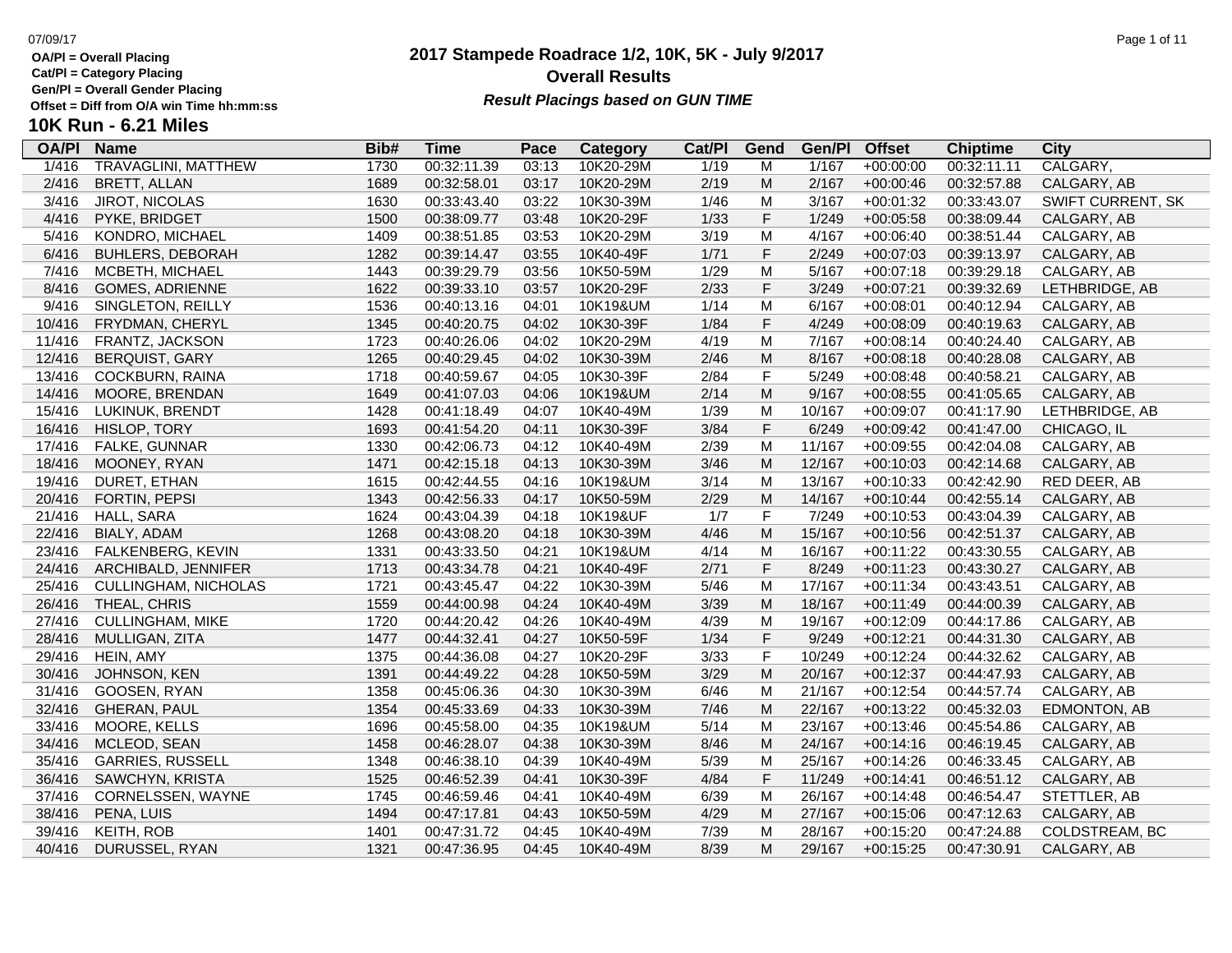**Cat/Pl = Category Placing**

**Gen/Pl = Overall Gender Placing**

### **2017 Stampede Roadrace 1/2, 10K, 5K - July 9/2017** 07/09/17 Page 2 of 11 **Overall Results** Gen/PI = Overall Gender Placing<br>Offset = Diff from O/A win Time hh:mm:ss *Result Placings based on GUN TIME*

| <b>OA/PI</b> | <b>Name</b>             | Bib# | Time        | Pace  | Category  | Cat/PI | Gend        | Gen/Pl | <b>Offset</b> | <b>Chiptime</b> | City           |
|--------------|-------------------------|------|-------------|-------|-----------|--------|-------------|--------|---------------|-----------------|----------------|
| 41/416       | HOPP, BRAD              | 1628 | 00:48:01.39 | 04:48 | 10K30-39M | 9/46   | M           | 30/167 | $+00:15:50$   | 00:47:52.00     | CALGARY, AB    |
| 42/416       | THATCHER, COREY         | 1360 | 00:48:27.36 | 04:50 | 10K50-59M | $5/29$ | M           | 31/167 | $+00:16:15$   | 00:48:22.77     | CALGARY, AB    |
| 43/416       | MCKAY, RAYMOND          | 1452 | 00:48:38.52 | 04:51 | 10K50-59M | 6/29   | M           | 32/167 | $+00:16:27$   | 00:48:33.08     | CALGARY, AB    |
| 44/416       | HENRY, CHRISTOPHER      | 1724 | 00:48:42.84 | 04:52 | 10K40-49M | 9/39   | M           | 33/167 | $+00:16:31$   | 00:48:23.16     | CALGARY, AB    |
| 45/416       | MICHELIN, JOHN          | 1648 | 00:48:47.97 | 04:52 | 10K40-49M | 10/39  | M           | 34/167 | $+00:16:36$   | 00:48:44.61     | CALGARY, AB    |
| 46/416       | CAMPBELL, HARRY         | 1691 | 00:48:54.68 | 04:53 | 10K30-39M | 10/46  | M           | 35/167 | $+00:16:43$   | 00:48:53.96     | CALGARY, AB    |
| 47/416       | ROSS, MARSHALL          | 1516 | 00:48:56.06 | 04:53 | 10K30-39M | 11/46  | M           | 36/167 | $+00:16:44$   | 00:48:38.21     | CALGARY, AB    |
| 48/416       | <b>GHERAN, CHRIS</b>    | 1352 | 00:49:00.74 | 04:54 | 10K30-39M | 12/46  | ${\sf M}$   | 37/167 | $+00:16:49$   | 00:49:00.74     | EDMONTON, AB   |
| 49/416       | FILLIP, TODD            | 1338 | 00:49:04.35 | 04:54 | 10K50-59M | 7/29   | M           | 38/167 | $+00:16:52$   | 00:48:59.68     | CALGARY, AB    |
| 50/416       | MCLEOD, GEOFF           | 1456 | 00:49:05.82 | 04:54 | 10K20-29M | 5/19   | M           | 39/167 | $+00:16:54$   | 00:48:57.82     | CALGARY, AB    |
| 51/416       | VALLE, ALFONSO          | 1677 | 00:49:10.90 | 04:55 | 10K60-69M | 1/16   | M           | 40/167 | $+00:16:59$   | 00:49:09.61     | CALGARY, AB    |
| 52/416       | VANGILST, JIM           | 1570 | 00:49:21.70 | 04:56 | 10K60-69M | 2/16   | M           | 41/167 | $+00:17:10$   | 00:49:15.15     | FOOTHILLS, AB  |
| 53/416       | PLAVA, LILIANA          | 1727 | 00:49:25.43 | 04:56 | 10K50-59F | 2/34   | $\mathsf F$ | 12/249 | $+00:17:14$   | 00:49:21.91     | CALGARY, AB    |
| 54/416       | YOHANNES, ROBALE        | 1683 | 00:49:27.05 | 04:56 | 10K40-49M | 11/39  | M           | 42/167 | $+00:17:15$   | 00:49:02.63     | CALGARY, AB    |
| 55/416       | <b>MARCHINKO, SIMON</b> | 1646 | 00:49:43.00 | 04:58 | 10K19&UM  | 6/14   | M           | 43/167 | $+00:17:31$   | 00:49:41.15     | RED DEER, AB   |
| 56/416       | DETTLING, SARA          | 1612 | 00:49:46.78 | 04:58 | 10K20-29F | 4/33   | $\mathsf F$ | 13/249 | $+00:17:35$   | 00:49:45.19     | CALGARY, AB    |
| 57/416       | HENRY, STEVEN           | 1749 | 00:49:51.24 | 04:59 | 10K30-39M | 13/46  | M           | 44/167 | $+00:17:39$   | 00:49:51.24     | CALGARY, AB    |
| 58/416       | <b>BRAR, HARPREET</b>   | 1740 | 00:50:08.73 | 05:00 | 10K20-29M | 6/19   | M           | 45/167 | $+00:17:57$   | 00:50:01.39     | CALGARY, AB    |
| 59/416       | FARRELL, CHRISTINE      | 1722 | 00:50:36.51 | 05:03 | 10K40-49F | 3/71   | $\mathsf F$ | 14/249 | $+00:18:25$   | 00:50:33.87     | CALGARY, AB    |
| 60/416       | LAW DABISZA, JANELLE    | 1418 | 00:50:39.33 | 05:03 | 10K40-49F | 4/71   | $\mathsf F$ | 15/249 | $+00:18:27$   | 00:50:25.53     | CALGARY, AB    |
| 61/416       | PENNY, ANN-MARIE        | 1495 | 00:50:56.49 | 05:05 | 10K30-39F | 5/84   | $\mathsf F$ | 16/249 | $+00:18:45$   | 00:50:49.44     | CALGARY, AB    |
| 62/416       | LAMBERT, SEAN           | 1415 | 00:50:59.47 | 05:05 | 10K40-49M | 12/39  | M           | 46/167 | $+00:18:48$   | 00:50:40.67     | CALGARY, AB    |
| 63/416       | <b>BOGAART, WILL</b>    | 1604 | 00:51:02.64 | 05:06 | 10K40-49M | 13/39  | M           | 47/167 | $+00:18:51$   | 00:50:56.22     | LETHBRIDGE, AB |
| 64/416       | ROCKER, KATHRYN         | 1663 | 00:51:11.29 | 05:07 | 10K30-39F | 6/84   | $\mathsf F$ | 17/249 | $+00:18:59$   | 00:50:51.53     | CALGARY, AB    |
| 65/416       | NICOL, ADAM             | 1715 | 00:51:19.38 | 05:07 | 10K30-39M | 14/46  | M           | 48/167 | $+00:19:07$   | 00:51:12.76     | CALGARY, AB    |
| 66/416       | ANDERSEN, ROBERT        | 1253 | 00:51:26.36 | 05:08 | 10K40-49M | 14/39  | M           | 49/167 | $+00:19:14$   | 00:51:22.22     | LANGDON, AB    |
| 67/416       | DUONG, BRENDAN          | 1614 | 00:51:29.25 | 05:08 | 10K30-39M | 15/46  | M           | 50/167 | $+00:19:17$   | 00:51:15.38     | CALGARY, AB    |
| 68/416       | <b>GOUDIE, ALICE</b>    | 1359 | 00:51:31.50 | 05:09 | 10K40-49F | 5/71   | $\mathsf F$ | 18/249 | $+00:19:20$   | 00:51:27.60     | CALGARY, AB    |
| 69/416       | EWART, PHIL             | 1327 | 00:51:41.75 | 05:10 | 10K50-59M | 8/29   | M           | 51/167 | $+00:19:30$   | 00:51:08.71     | CALGARY, AB    |
| 70/416       | ARKLEY, LEAH            | 1597 | 00:52:02.26 | 05:12 | 10K40-49F | 6/71   | $\mathsf F$ | 19/249 | $+00:19:50$   | 00:51:46.47     | CALGARY, AB    |
| 71/416       | <b>BUTLER, ANDREW</b>   | 1283 | 00:52:04.49 | 05:12 | 10K20-29M | 7/19   | M           | 52/167 | $+00:19:53$   | 00:51:53.59     | CALGARY, AB    |
| 72/416       | MARBLE, BOB             | 1725 | 00:52:10.52 | 05:13 | 10K50-59M | 9/29   | M           | 53/167 | $+00:19:59$   | 00:51:47.81     | CALGARY, AB    |
| 73/416       | IRWIN, WADE             | 1629 | 00:52:20.40 | 05:14 | 10K40-49M | 15/39  | M           | 54/167 | $+00:20:09$   | 00:52:13.85     | CALGARY, AB    |
| 74/416       | MANABAT, RYAN           | 1435 | 00:52:24.20 | 05:14 | 10K30-39M | 16/46  | M           | 55/167 | $+00:20:12$   | 00:52:22.27     | CALGARY, AB    |
| 75/416       | DONATO, ADRIANNA        | 1315 | 00:52:24.44 | 05:14 | 10K40-49F | 7/71   | $\mathsf F$ | 20/249 | $+00:20:13$   | 00:52:16.33     | CALGARY, AB    |
| 76/416       | PATNOE, ADAM            | 1493 | 00:52:32.56 | 05:15 | 10K40-49M | 16/39  | M           | 56/167 | $+00:20:21$   | 00:52:22.37     | CHARLESTON, WV |
| 77/416       | LUDBROOK, MICHELLE      | 1641 | 00:52:38.64 | 05:15 | 10K40-49F | 8/71   | $\mathsf F$ | 21/249 | $+00:20:27$   | 00:52:28.44     | CALGARY, AB    |
| 78/416       | RYAN, MATTHEW           | 1520 | 00:52:51.90 | 05:17 | 10K20-29M | 8/19   | M           | 57/167 | $+00:20:40$   | 00:52:35.03     | CALGARY, AB    |
| 79/416       | SPEERS, DALE            | 1548 | 00:52:55.92 | 05:17 | 10K40-49M | 17/39  | M           | 58/167 | $+00:20:44$   | 00:52:48.66     | CALGARY, AB    |
| 80/416       | <b>BELL, HEATHER</b>    | 1263 | 00:53:03.06 | 05:18 | 10K30-39F | 7/84   | F           | 22/249 | $+00:20:51$   | 00:52:44.90     | CALGARY, AB    |
|              |                         |      |             |       |           |        |             |        |               |                 |                |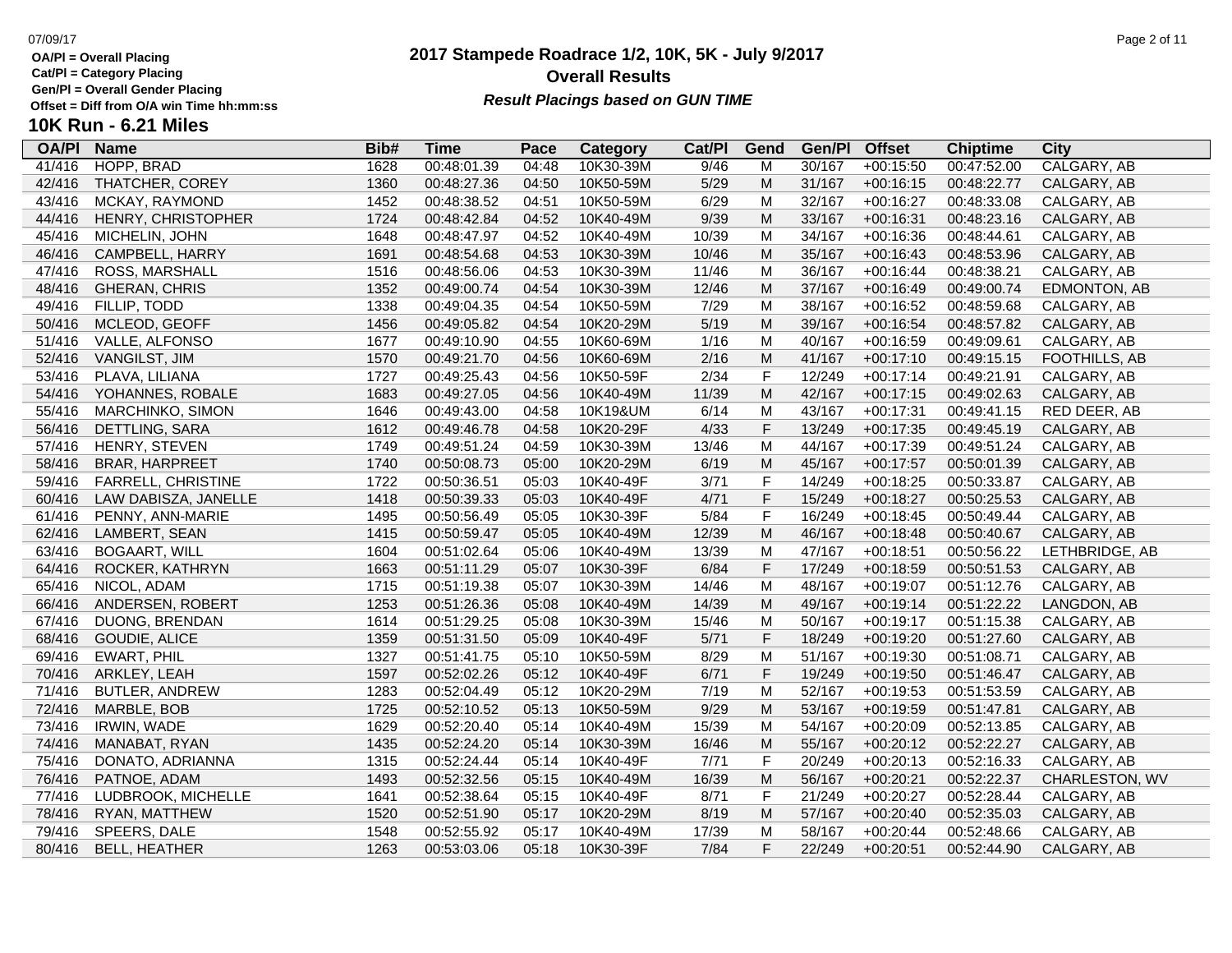**Cat/Pl = Category Placing**

**Gen/Pl = Overall Gender Placing**

# **10K Run - 6.21 Miles**

| <b>OA/PI</b> | <b>Name</b>               | Bib# | <b>Time</b> | Pace  | Category  | Cat/Pl | Gend         | Gen/Pl | <b>Offset</b> | <b>Chiptime</b> | City                    |
|--------------|---------------------------|------|-------------|-------|-----------|--------|--------------|--------|---------------|-----------------|-------------------------|
| 81/416       | DARRAS, GLENN             | 1733 | 00:53:03.52 | 05:18 | 10K50-59M | 10/29  | м            | 59/167 | $+00:20:52$   | 00:52:50.03     | TORONTO, ONT            |
| 82/416       | <b>BUCKLAND, ROBERT</b>   | 1281 | 00:53:08.28 | 05:18 | 10K20-29M | 9/19   | M            | 60/167 | $+00:20:56$   | 00:52:48.60     | CALGARY, AB             |
| 83/416       | MCINNES, JOHN             | 1450 | 00:53:09.38 | 05:18 | 10K50-59M | 11/29  | M            | 61/167 | $+00:20:57$   | 00:53:04.14     | CALGARY, AB             |
| 84/416       | SOLMOSAN, JEFF            | 1545 | 00:53:09.96 | 05:19 | 10K30-39M | 17/46  | ${\sf M}$    | 62/167 | $+00:20:58$   | 00:52:53.01     | CALGARY, AB             |
| 85/416       | <b>WEINSTEIN, ZACHARY</b> | 1581 | 00:53:13.34 | 05:19 | 10K20-29M | 10/19  | M            | 63/167 | $+00:21:01$   | 00:52:53.78     | CALGARY, AB             |
| 86/416       | ROULET, ANDREA            | 1712 | 00:53:17.40 | 05:19 | 10K20-29F | 5/33   | F            | 23/249 | $+00:21:06$   | 00:53:06.92     | <b>BEACONSFIELD, QC</b> |
| 87/416       | OLIMER, LINDSAY           | 1654 | 00:53:20.46 | 05:20 | 10K20-29F | 6/33   | $\mathsf F$  | 24/249 | $+00:21:09$   | 00:53:13.12     | TORONTO, ON             |
| 88/416       | MASTALIC, ANNABELLE       | 1441 | 00:53:29.25 | 05:20 | 10K30-39F | 8/84   | $\mathsf F$  | 25/249 | $+00:21:17$   | 00:53:07.24     | CALGARY, AB             |
| 89/416       | JONES, GREG               | 1393 | 00:53:29.73 | 05:20 | 10K40-49M | 18/39  | M            | 64/167 | $+00:21:18$   | 00:52:54.29     | CALGARY, AB             |
| 90/416       | COMANDANTE, SARAH         | 1686 | 00:53:31.61 | 05:21 | 10K20-29F | 7/33   | F            | 26/249 | $+00:21:20$   | 00:53:26.85     | CALGARY, AB             |
| 91/416       | CHOW, HENRY               | 1293 | 00:53:32.28 | 05:21 | 10K30-39M | 18/46  | M            | 65/167 | $+00:21:20$   | 00:53:10.68     | CALGARY, AB             |
| 92/416       | <b>WEGNER, NANCY</b>      | 1580 | 00:54:03.52 | 05:24 | 10K50-59F | 3/34   | $\mathsf F$  | 27/249 | $+00:21:52$   | 00:53:59.50     | CALGARY, AB             |
| 93/416       | GUY, ERIN                 | 1742 | 00:54:03.70 | 05:24 | 10K20-29F | 8/33   | $\mathsf{F}$ | 28/249 | $+00:21:52$   | 00:54:00.64     | STRASBURG, CO           |
| 94/416       | EVANS, LINDSAY            | 1326 | 00:54:08.19 | 05:24 | 10K20-29F | 9/33   | F            | 29/249 | $+00:21:56$   | 00:53:56.48     | EDMONTON, AB            |
| 95/416       | SKOV, BONNIE              | 1538 | 00:54:10.56 | 05:25 | 10K70+F   | 1/1    | $\mathsf F$  | 30/249 | $+00:21:59$   | 00:54:07.71     | CALGARY, AB             |
| 96/416       | MCINNES, BRENDA           | 1449 | 00:54:25.90 | 05:26 | 10K40-49F | 9/71   | F            | 31/249 | $+00:22:14$   | 00:54:20.84     | CALGARY, AB             |
| 97/416       | STANFIELD, KEVIN          | 1552 | 00:54:31.52 | 05:27 | 10K30-39M | 19/46  | M            | 66/167 | $+00:22:20$   | 00:54:19.64     | CALGARY, AB             |
| 98/416       | RAFF, TIM                 | 1503 | 00:54:33.66 | 05:27 | 10K50-59M | 12/29  | M            | 67/167 | $+00:22:22$   | 00:54:13.72     | <b>BRAGG CREEK, AB</b>  |
| 99/416       | WOODWORTH, LINDSAY        | 1743 | 00:54:33.73 | 05:27 | 10K30-39F | 9/84   | $\mathsf F$  | 32/249 | $+00:22:22$   | 00:54:29.51     | CALGARY, AB             |
| 100/416      | SNOW, PETER               | 1544 | 00:54:36.18 | 05:27 | 10K50-59M | 13/29  | ${\sf M}$    | 68/167 | $+00:22:24$   | 00:54:23.52     | REDWOOD MEADOWS.        |
| 101/416      | <b>BRETTHAUER, JENS</b>   | 1717 | 00:54:39.01 | 05:27 | 10K40-49M | 19/39  | M            | 69/167 | $+00:22:27$   | 00:54:12.22     | CALGARY, AB             |
| 102/416      | <b>BEWS, JENNIFER</b>     | 1266 | 00:54:54.69 | 05:29 | 10K30-39F | 10/84  | F            | 33/249 | $+00:22:43$   | 00:54:50.01     | EATONIA, SK             |
| 103/416      | LAWRENCE, ALLAN           | 1419 | 00:54:55.23 | 05:29 | 10K40-49M | 20/39  | M            | 70/167 | $+00:22:43$   | 00:54:37.69     | CALGARY, AB             |
| 104/416      | <b>MORRISON, SCOTT</b>    | 1475 | 00:55:03.50 | 05:30 | 10K40-49M | 21/39  | M            | 71/167 | $+00:22:52$   | 00:54:53.56     | OKOTOKS, AB             |
| 105/416      | <b>BIRD, NATHAN</b>       | 1270 | 00:55:07.32 | 05:30 | 10K19&UM  | 7/14   | M            | 72/167 | $+00:22:55$   | 00:55:00.11     | CALGARY, AB             |
| 106/416      | HANTZSCH, PATRICIA        | 334  | 00:55:07.64 | 05:30 | 10K60-69F | 1/19   | F            | 34/249 | $+00:22:56$   | 00:55:02.58     | CALGARY, AB             |
| 107/416      | RAWSON, MARC              | 1687 | 00:55:17.46 | 05:31 | 10K19&UM  | 8/14   | M            | 73/167 | $+00:23:06$   | 00:55:13.44     | CALGARY, AB             |
| 108/416      | RODGER, ANNE              | 1513 | 00:55:23.89 | 05:32 | 10K60-69F | 2/19   | F            | 35/249 | $+00:23:12$   | 00:55:17.74     | CALGARY, AB             |
| 109/416      | ERFLE, SHANNON            | 1324 | 00:55:42.86 | 05:34 | 10K40-49F | 10/71  | $\mathsf F$  | 36/249 | $+00:23:31$   | 00:55:41.21     | CALGARY, AB             |
| 110/416      | WOODCOCK, BEN             | 1731 | 00:55:44.38 | 05:34 | 10K30-39M | 20/46  | ${\sf M}$    | 74/167 | $+00:23:32$   | 00:55:32.62     | CALGARY, AB             |
| 111/416      | BENOIT, OLIVIER           | 1600 | 00:55:46.34 | 05:34 | 10K30-39M | 21/46  | M            | 75/167 | $+00:23:34$   | 00:55:42.64     | ROUGEMONT, QC           |
| 112/416      | TAMBUNGOO, SAYOKO         | 1501 | 00:55:47.48 | 05:34 | 10K30-39F | 11/84  | F            | 37/249 | $+00:23:36$   | 00:55:41.64     | CALGARY, AB             |
| 113/416      | GIBBS, DEB                | 1356 | 00:55:48.55 | 05:34 | 10K50-59F | 4/34   | $\mathsf F$  | 38/249 | $+00:23:37$   | 00:55:32.66     | CALGARY, AB             |
| 114/416      | GREER, CONRAD             | 1366 | 00:55:54.77 | 05:35 | 10K50-59M | 14/29  | ${\sf M}$    | 76/167 | $+00:23:43$   | 00:55:39.92     | CALGARY, AB             |
| 115/416      | WAKOLUK, JOHN             | 1576 | 00:55:58.75 | 05:35 | 10K60-69M | 3/16   | M            | 77/167 | $+00:23:47$   | 00:55:56.28     | CALGARY, AB             |
| 116/416      | DUMANCEAUX, JOHN          | 1752 | 00:56:01.04 | 05:36 | 10K40-49M | 22/39  | M            | 78/167 | $+00:23:49$   | 00:55:37.20     | CALGARY, AB             |
| 117/416      | <b>JOHNSON, MICHAEL</b>   | 1751 | 00:56:01.38 | 05:36 | 10K40-49M | 23/39  | м            | 79/167 | $+00:23:49$   | 00:55:36.82     | CALGARY, AB             |
| 118/416      | ANDRUSKY, JOHN-PAUL       | 1255 | 00:56:03.82 | 05:36 | 10K30-39M | 22/46  | ${\sf M}$    | 80/167 | $+00:23:52$   | 00:55:30.22     | CALGARY, AB             |
| 119/416      | <b>KEELING, JAMES</b>     | 1398 | 00:56:06.91 | 05:36 | 10K50-59M | 15/29  | M            | 81/167 | $+00:23:55$   | 00:55:35.43     | CALGARY, AB             |
| 120/416      | RODRIGUES JR, RODOLFO     | 1729 | 00:56:17.97 | 05:37 | 10K30-39M | 23/46  | M            | 82/167 | $+00:24:06$   | 00:56:17.97     | CALGARY, AB             |

### **2017 Stampede Roadrace 1/2, 10K, 5K - July 9/2017** 07/09/17 Page 3 of 11 **Overall Results Result Placings based on GUN TIME**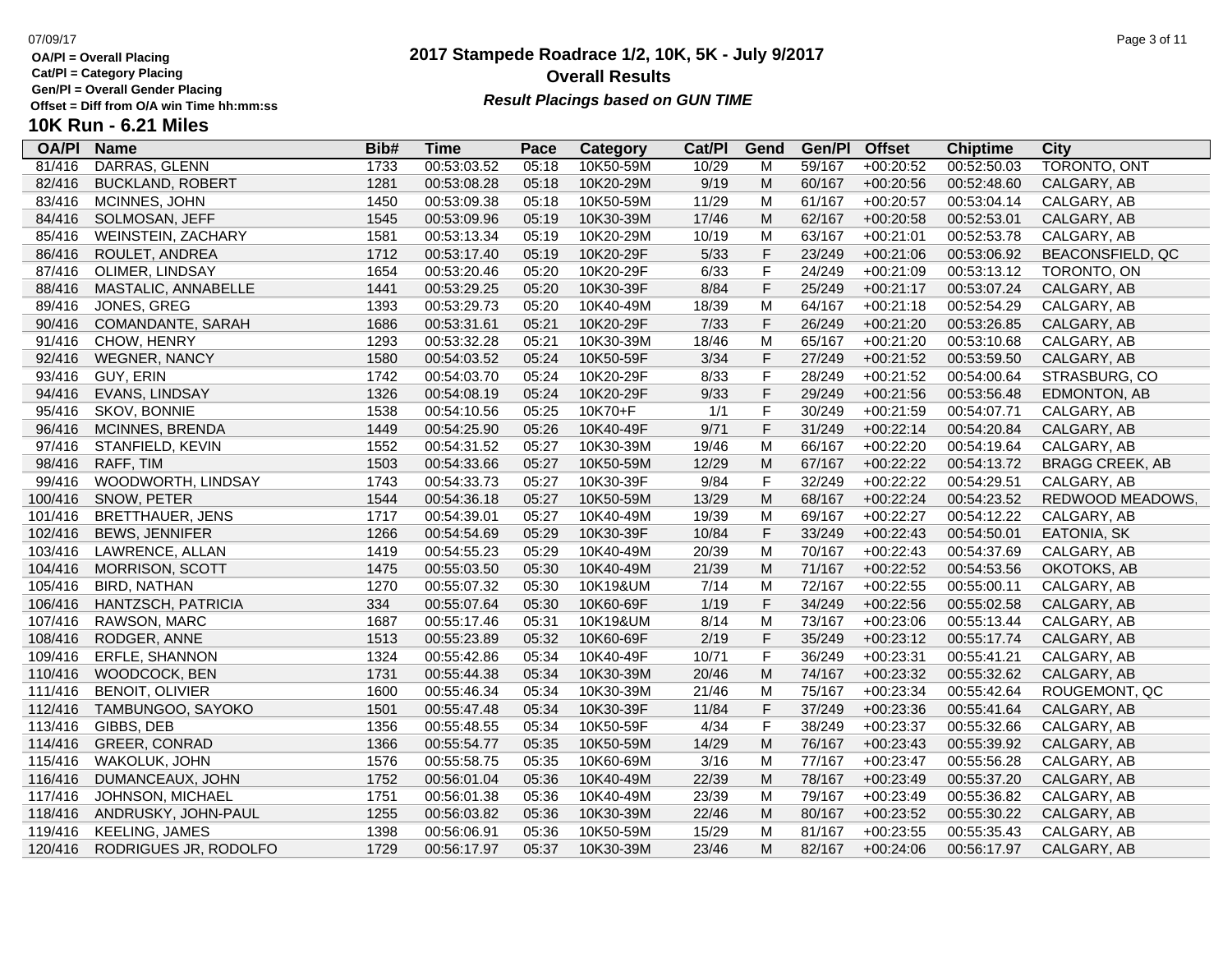**Cat/Pl = Category Placing**

**Gen/Pl = Overall Gender Placing**

### **2017 Stampede Roadrace 1/2, 10K, 5K - July 9/2017** 07/09/17 Page 4 of 11 **Overall Results Result Placings based on GUN TIME**

| <b>OA/PI</b> | <b>Name</b>             | Bib# | Time        | Pace  | Category  | Cat/PI | Gend           | Gen/Pl | <b>Offset</b> | <b>Chiptime</b> | <b>City</b>            |
|--------------|-------------------------|------|-------------|-------|-----------|--------|----------------|--------|---------------|-----------------|------------------------|
| 121/416      | <b>BEECH, JEFF</b>      | 1261 | 00:56:19.72 | 05:37 | 10K30-39M | 24/46  | M              | 83/167 | $+00:24:08$   | 00:56:06.02     | CALGARY, AB            |
| 122/416      | CHURCHILL, CLAY         | 1296 | 00:56:21.46 | 05:38 | 10K30-39M | 25/46  | M              | 84/167 | $+00:24:10$   | 00:56:01.29     | MONTREAL, QC           |
| 123/416      | CHAN, JEFFERY           | 1287 | 00:56:21.82 | 05:38 | 10K30-39M | 26/46  | M              | 85/167 | $+00:24:10$   | 00:56:00.58     | CALGARY, AB            |
| 124/416      | <b>BROWN, LACEY</b>     | 1690 | 00:56:24.87 | 05:38 | 10K30-39F | 12/84  | F              | 39/249 | $+00:24:13$   | 00:56:21.32     | CALGARY, AB            |
| 125/416      | SOLTANI, SABINE         | 1546 | 00:56:27.08 | 05:38 | 10K30-39F | 13/84  | F              | 40/249 | $+00:24:15$   | 00:56:13.01     | CALGARY, AB            |
| 126/416      | VENO, DESIRAE           | 1572 | 00:56:27.23 | 05:38 | 10K30-39F | 14/84  | F              | 41/249 | $+00:24:15$   | 00:56:06.77     | HANNA, AB              |
| 127/416      | ROBERGE, BRIAN          | 1512 | 00:56:36.16 | 05:39 | 10K30-39M | 27/46  | M              | 86/167 | $+00:24:24$   | 00:56:23.49     | COCHRANE, AB           |
| 128/416      | PRUDHOMME, SARAH        | 1499 | 00:56:50.30 | 05:41 | 10K30-39F | 15/84  | F              | 42/249 | $+00:24:38$   | 00:56:32.44     | CALGARY, AB            |
| 129/416      | DEROCHIE, LESA          | 1610 | 00:56:52.80 | 05:41 | 10K30-39F | 16/84  | F              | 43/249 | $+00:24:41$   | 00:56:38.93     | CALGARY, AB            |
| 130/416      | GRIGOROVA, DIANA        | 1368 | 00:56:59.17 | 05:41 | 10K40-49F | 11/71  | F              | 44/249 | $+00:24:47$   | 00:56:56.23     | CALGARY, AB            |
| 131/416      | HALL, DEBORAH           | 1623 | 00:57:03.98 | 05:42 | 10K40-49F | 12/71  | F              | 45/249 | $+00:24:52$   | 00:56:49.76     | CALGARY, AB            |
| 132/416      | MCMURRAY, JENNA         | 1461 | 00:57:07.14 | 05:42 | 10K30-39F | 17/84  | F              | 46/249 | $+00:24:55$   | 00:56:43.24     | CALGARY, AB            |
| 133/416      | HINTHER, JENNY          | 1626 | 00:57:09.98 | 05:43 | 10K30-39F | 18/84  | F              | 47/249 | $+00:24:58$   | 00:57:04.23     | CALGARY, AB            |
| 134/416      | RAE-ROBINSON, HUGH      | 1502 | 00:57:21.13 | 05:44 | 10K19&UM  | 9/14   | ${\sf M}$      | 87/167 | $+00:25:09$   | 00:57:01.73     | CALGARY, AB            |
| 135/416      | ROBERGE, ANDREA         | 1511 | 00:57:26.15 | 05:44 | 10K30-39F | 19/84  | F              | 48/249 | $+00:25:14$   | 00:57:12.72     | <b>COCHRANE, AB</b>    |
| 136/416      | AUCOIN, SUZANNE         | 1257 | 00:57:29.78 | 05:44 | 10K40-49F | 13/71  | F              | 49/249 | $+00:25:18$   | 00:57:17.22     | CALGARY, AB            |
| 137/416      | ALLEN, KRISTAL          | 1252 | 00:57:39.89 | 05:45 | 10K30-39F | 20/84  | F              | 50/249 | $+00:25:28$   | 00:57:24.55     | CALGARY, AB            |
| 138/416      | <b>BRADE, TYLER</b>     | 1276 | 00:57:41.18 | 05:46 | 10K20-29M | 11/19  | ${\sf M}$      | 88/167 | $+00:25:29$   | 00:57:19.94     | CALGARY, AB            |
| 139/416      | SMITH, KEVIN            | 1542 | 00:57:42.01 | 05:46 | 10K60-69M | 4/16   | M              | 89/167 | $+00:25:30$   | 00:57:24.47     | CALGARY, AB            |
| 140/416      | HALASZ, JENNIFER        | 1708 | 00:57:44.16 | 05:46 | 10K20-29F | 10/33  | F              | 51/249 | $+00:25:32$   | 00:57:34.53     | CALGARY, AB            |
| 141/416      | ELLIOTT, JUDITH         | 1322 | 00:57:46.44 | 05:46 | 10K60-69F | 3/19   | $\overline{F}$ | 52/249 | $+00:25:35$   | 00:57:32.05     | CALGARY, AB            |
| 142/416      | ADAMS, RYAN             | 1247 | 00:57:46.81 | 05:46 | 10K19&UM  | 10/14  | ${\sf M}$      | 90/167 | $+00:25:35$   | 00:57:32.59     | CALGARY, AB            |
| 143/416      | BIRD, ALEXANDRA         | 1269 | 00:57:51.75 | 05:47 | 10K19&UF  | 2/7    | F              | 53/249 | $+00:25:40$   | 00:57:44.49     | CALGARY, AB            |
| 144/416      | FREIBURGER, RON         | 1344 | 00:57:56.87 | 05:47 | 10K60-69M | 5/16   | ${\sf M}$      | 91/167 | $+00:25:45$   | 00:57:38.15     | CALGARY, AB            |
| 145/416      | MCLELLAN, LOCHLIN       | 1455 | 00:58:02.63 | 05:48 | 10K50-59M | 16/29  | M              | 92/167 | $+00:25:51$   | 00:57:35.14     | CALGARY, AB            |
| 146/416      | <b>FATIMEHIN, TOKS</b>  | 1335 | 00:58:04.57 | 05:48 | 10K40-49M | 24/39  | ${\sf M}$      | 93/167 | $+00:25:53$   | 00:58:03.86     | CALGARY, AB            |
| 147/416      | MURPHY, PATSY           | 1653 | 00:58:07.15 | 05:48 | 10K60-69F | 4/19   | F              | 54/249 | $+00:25:55$   | 00:57:52.77     | CANMORE, AB            |
| 148/416      | LUKINUK, ELIZABETH      | 1429 | 00:58:08.00 | 05:48 | 10K40-49F | 14/71  | F              | 55/249 | $+00:25:56$   | 00:57:57.52     | LETHBRIDGE, AB         |
| 149/416      | <b>CROWE, LYNDSAY</b>   | 1306 | 00:58:11.75 | 05:49 | 10K20-29F | 11/33  | F              | 56/249 | $+00:26:00$   | 00:57:50.91     | CALGARY, AB            |
| 150/416      | SANDERSON, HEIKE        | 1666 | 00:58:11.96 | 05:49 | 10K50-59F | 5/34   | F              | 57/249 | $+00:26:00$   | 00:58:05.93     | CALGARY, AB            |
| 151/416      | SANDERSON, JOANNE       | 1667 | 00:58:12.02 | 05:49 | 10K20-29F | 12/33  | F              | 58/249 | $+00:26:00$   | 00:58:06.19     | CALGARY, AB            |
| 152/416      | HODGE, SANDRA           | 1627 | 00:58:20.31 | 05:50 | 10K30-39F | 21/84  | F              | 59/249 | $+00:26:08$   | 00:58:06.45     | KEITH,                 |
| 153/416      | SHAW, BEN               | 1531 | 00:58:31.80 | 05:51 | 10K40-49M | 25/39  | M              | 94/167 | $+00:26:20$   | 00:58:22.51     | CALGARY, AB            |
| 154/416      | <b>VIVEK, KIRUTHIKA</b> | 1574 | 00:58:39.82 | 05:51 | 10K30-39F | 22/84  | F              | 60/249 | $+00:26:28$   | 00:58:33.16     | CALGARY, AB            |
| 155/416      | CARTER-BIALY, LAUREN    | 1285 | 00:58:46.80 | 05:52 | 10K30-39F | 23/84  | F              | 61/249 | $+00:26:35$   | 00:58:28.95     | CALGARY, AB            |
| 156/416      | <b>BRILL, JONATHAN</b>  | 1279 | 00:58:47.26 | 05:52 | 10K19&UM  | 11/14  | ${\sf M}$      | 95/167 | $+00:26:35$   | 00:58:37.08     | <b>BRAGG CREEK, AB</b> |
| 157/416      | SPENCE, JULIET          | 1549 | 00:58:47.43 | 05:52 | 10K20-29F | 13/33  | F              | 62/249 | $+00:26:36$   | 00:58:30.18     | CALGARY, AB            |
| 158/416      | SHARGOOL, DUSTIN        | 1668 | 00:58:50.49 | 05:53 | 10K20-29M | 12/19  | ${\sf M}$      | 96/167 | $+00:26:39$   | 00:58:32.86     | CALGARY, AB            |
| 159/416      | JOHNSON, JEFFREY        | 1390 | 00:58:52.04 | 05:53 | 10K40-49M | 26/39  | M              | 97/167 | $+00:26:40$   | 00:58:29.06     | CALGARY, AB            |
| 160/416      | NAGLE, ADRIAN           | 1480 | 00:58:54.94 | 05:53 | 10K20-29M | 13/19  | M              | 98/167 | $+00:26:43$   | 00:58:27.39     | CALGARY, AB            |
|              |                         |      |             |       |           |        |                |        |               |                 |                        |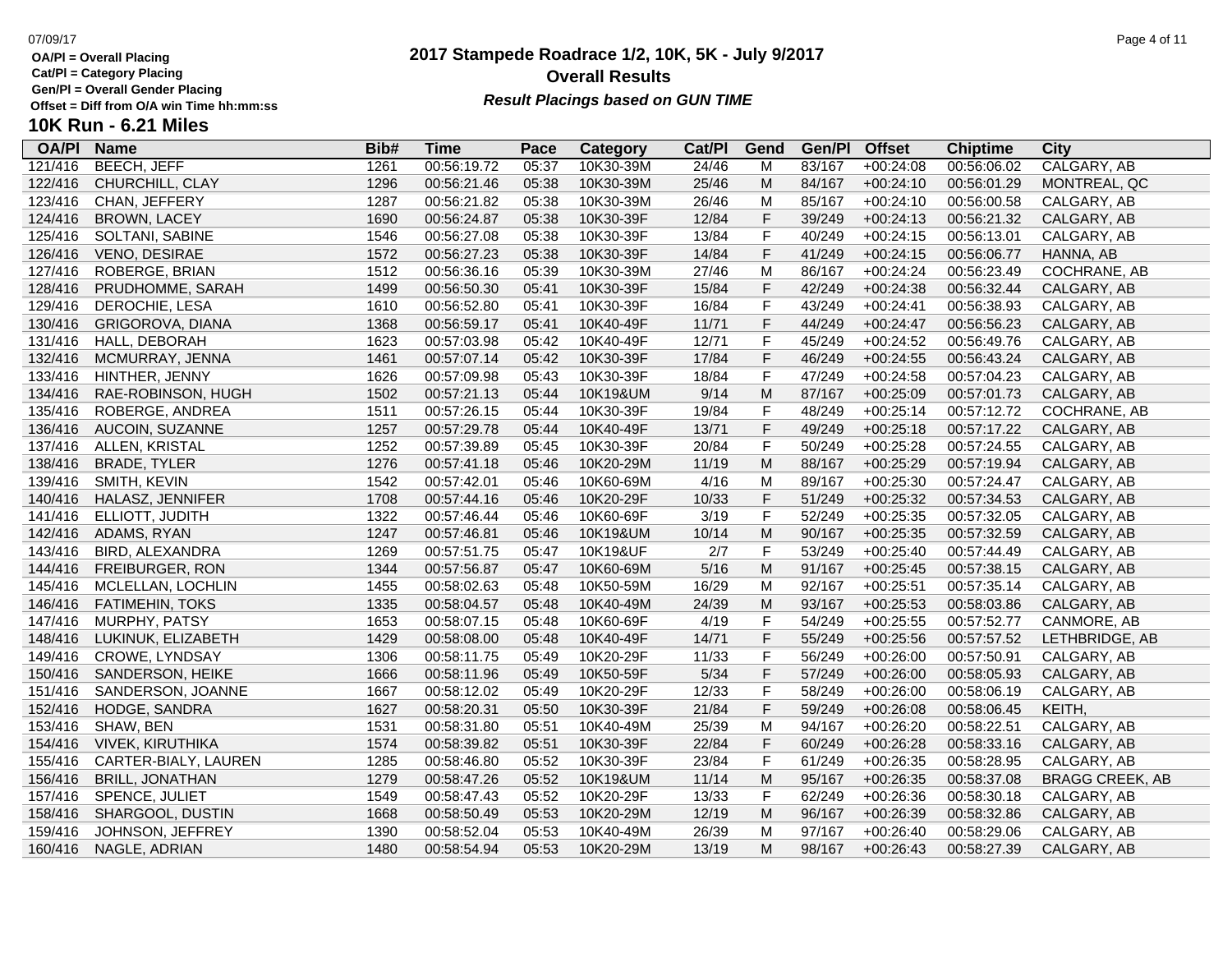**Cat/Pl = Category Placing**

**Gen/Pl = Overall Gender Placing**

### **2017 Stampede Roadrace 1/2, 10K, 5K - July 9/2017** 07/09/17 Page 5 of 11 **Overall Results** Gen/PI = Overall Gender Placing<br>Offset = Diff from O/A win Time hh:mm:ss *Result Placings based on GUN TIME*

| Page 5 of 1 |  |
|-------------|--|
|-------------|--|

| <b>OA/PI</b> | <b>Name</b>             | Bib# | <b>Time</b> | Pace  | Category  | Cat/Pl | Gend        | Gen/Pl  | <b>Offset</b> | <b>Chiptime</b> | City               |
|--------------|-------------------------|------|-------------|-------|-----------|--------|-------------|---------|---------------|-----------------|--------------------|
| 161/416      | <b>MARKLAND, JUSTIN</b> | 1438 | 00:58:56.93 | 05:53 | 10K30-39M | 28/46  | M           | 99/167  | $+00:26:45$   | 00:58:32.13     | <b>CALGARY, AB</b> |
| 162/416      | TROTTIER, CHANTAL       | 1562 | 00:58:57.77 | 05:53 | 10K30-39F | 24/84  | $\mathsf F$ | 63/249  | $+00:26:46$   | 00:58:46.80     | CALGARY, AB        |
| 163/416      | ROMANO, ALBERTO         | 1664 | 00:59:02.77 | 05:54 | 10K50-59M | 17/29  | M           | 100/167 | $+00:26:51$   | 00:58:58.26     | CALGARY, AB        |
| 164/416      | RIGBY, LEEANNE          | 1662 | 00:59:06.02 | 05:54 | 10K40-49F | 15/71  | $\mathsf F$ | 64/249  | $+00:26:54$   | 00:59:01.62     | CALGARY, AB        |
| 165/416      | SAVAGE, JEFF            | 1524 | 00:59:09.05 | 05:54 | 10K20-29M | 14/19  | M           | 101/167 | $+00:26:57$   | 00:58:59.66     | CALGARY, AB        |
| 166/416      | <b>RENTON, CHRISTY</b>  | 1509 | 00:59:09.90 | 05:54 | 10K30-39F | 25/84  | $\mathsf F$ | 65/249  | $+00:26:58$   | 00:58:42.83     | CALGARY, AB        |
| 167/416      | BEEVER, JENNIFER        | 1262 | 00:59:10.81 | 05:55 | 10K30-39F | 26/84  | $\mathsf F$ | 66/249  | $+00:26:59$   | 00:58:48.81     | CALGARY, AB        |
| 168/416      | KRNJAJA, MILOS          | 1635 | 00:59:16.90 | 05:55 | 10K30-39M | 29/46  | M           | 102/167 | $+00:27:05$   | 00:59:00.53     | CALGARY, AB        |
| 169/416      | NIELSON, STACEY         | 1484 | 00:59:17.36 | 05:55 | 10K40-49F | 16/71  | $\mathsf F$ | 67/249  | $+00:27:05$   | 00:59:09.57     | CALGARY, AB        |
| 170/416      | MADIGAN, MARINA         | 1644 | 00:59:20.63 | 05:56 | 10K60-69F | 5/19   | $\mathsf F$ | 68/249  | $+00:27:09$   | 00:59:14.59     | CALGARY, AB        |
| 171/416      | DA COSTA GOMEZ, FELIX   | 1309 | 00:59:25.52 | 05:56 | 10K50-59M | 18/29  | M           | 103/167 | $+00:27:14$   | 00:59:19.77     | CALGARY, AB        |
| 172/416      | LEGROW, AIMEE           | 1638 | 00:59:26.06 | 05:56 | 10K30-39F | 27/84  | $\mathsf F$ | 69/249  | $+00:27:14$   | 00:58:51.80     | CALGARY, AB        |
| 173/416      | VEILLEUX, LISA          | 1571 | 00:59:26.13 | 05:56 | 10K50-59F | 6/34   | $\mathsf F$ | 70/249  | $+00:27:14$   | 00:58:51.77     | COCHRANE, AB       |
| 174/416      | <b>IRWIN, JACKIE</b>    | 1735 | 00:59:33.10 | 05:57 | 10K50-59F | 7/34   | $\mathsf F$ | 71/249  | $+00:27:21$   | 00:59:26.09     | ARROYO GRANDE, CAI |
| 175/416      | <b>BERNARD, LISA</b>    | 1264 | 00:59:38.83 | 05:57 | 10K20-29F | 14/33  | $\mathsf F$ | 72/249  | $+00:27:27$   | 00:59:32.62     | OKOTOKS, AB        |
| 176/416      | PERRY, CAROL            | 1496 | 00:59:39.84 | 05:57 | 10K40-49F | 17/71  | $\mathsf F$ | 73/249  | $+00:27:28$   | 00:59:17.64     | CALGARY, AB        |
| 177/416      | MACAULAY, MARION        | 1430 | 00:59:44.24 | 05:58 | 10K30-39F | 28/84  | $\mathsf F$ | 74/249  | $+00:27:32$   | 00:59:19.44     | CALGARY, AB        |
| 178/416      | <b>KLASSEN, SCOTT</b>   | 1406 | 00:59:56.56 | 05:59 | 10K40-49M | 27/39  | M           | 104/167 | $+00:27:45$   | 00:59:26.47     | CALGARY, AB        |
| 179/416      | PHILLIPS, JULIE         | 1711 | 01:00:00.15 | 06:00 | 10K40-49F | 18/71  | $\mathsf F$ | 75/249  | $+00:27:48$   | 00:59:42.30     | CALGARY, AB        |
| 180/416      | COLE, MELANIE           | 1608 | 01:00:01.29 | 06:00 | 10K30-39F | 29/84  | $\mathsf F$ | 76/249  | $+00:27:49$   | 00:59:40.76     | CALGARY, AB        |
| 181/416      | PHALEN, LINDA           | 1658 | 01:00:04.55 | 06:00 | 10K50-59F | 8/34   | $\mathsf F$ | 77/249  | $+00:27:53$   | 00:59:48.00     | CALGARY, AB        |
| 182/416      | CLINGMAN, PETRINA       | 1734 | 01:00:06.95 | 06:00 | 10K30-39F | 30/84  | $\mathsf F$ | 78/249  | $+00:27:55$   | 00:59:51.29     | OKOTOKS, AB        |
| 183/416      | LOKE, CYNTHIA           | 1426 | 01:00:29.19 | 06:02 | 10K30-39F | 31/84  | $\mathsf F$ | 79/249  | $+00:28:17$   | 00:59:57.05     | CALGARY, AB        |
| 184/416      | LAING, ALISON           | 1414 | 01:00:40.31 | 06:04 | 10K30-39F | 32/84  | $\mathsf F$ | 80/249  | $+00:28:28$   | 01:00:25.63     | CALGARY, AB        |
| 185/416      | YEE, LESLIE             | 1700 | 01:00:41.84 | 06:04 | 10K40-49F | 19/71  | $\mathsf F$ | 81/249  | $+00:28:30$   | 01:00:30.76     | CALGARY, AB        |
| 186/416      | DIBSKI, PATTI           | 1613 | 01:00:44.15 | 06:04 | 10K40-49F | 20/71  | $\mathsf F$ | 82/249  | $+00:28:32$   | 01:00:28.36     | CALGARY, AB        |
| 187/416      | MACDONALD-GRAY, BETTY   | 1432 | 01:00:47.09 | 06:04 | 10K60-69F | 6/19   | $\mathsf F$ | 83/249  | $+00:28:35$   | 01:00:38.11     | CALGARY, AB        |
| 188/416      | MOORE, DONNA            | 1472 | 01:00:57.50 | 06:05 | 10K50-59F | 9/34   | $\mathsf F$ | 84/249  | $+00:28:46$   | 01:00:37.80     | AIRDRIE, AB        |
| 189/416      | <b>INNES, CHRISTIE</b>  | 1385 | 01:00:59.75 | 06:05 | 10K30-39F | 33/84  | $\mathsf F$ | 85/249  | $+00:28:48$   | 01:00:37.65     | CALGARY, AB        |
| 190/416      | <b>INNES, CORY</b>      | 1386 | 01:01:00.21 | 06:06 | 10K30-39M | 30/46  | M           | 105/167 | $+00:28:48$   | 01:00:38.77     | CALGARY, AB        |
| 191/416      | PANDILA, AMAR           | 1488 | 01:01:08.67 | 06:06 | 10K50-59M | 19/29  | M           | 106/167 | $+00:28:57$   | 01:00:39.35     | CALGARY, AB        |
| 192/416      | PANDILA, CATHY          | 1489 | 01:01:09.25 | 06:06 | 10K40-49F | 21/71  | $\mathsf F$ | 86/249  | $+00:28:57$   | 01:00:38.86     | CALGARY, AB        |
| 193/416      | FAIRBOURN, LILLIAN      | 1328 | 01:01:09.25 | 06:06 | 10K60-69F | 7/19   | $\mathsf F$ | 87/249  | $+00:28:57$   | 01:00:40.23     | CALGARY, AB        |
| 194/416      | CHALIFOUX, LILLIANA     | 577  | 01:01:17.09 | 06:07 | 10K40-49F | 22/71  | $\mathsf F$ | 88/249  | $+00:29:05$   | 01:01:04.76     | EDMONTON, AB       |
| 195/416      | CHAN, DESMOND           | 1710 | 01:01:20.25 | 06:08 | 10K30-39M | 31/46  | M           | 107/167 | $+00:29:08$   | 01:00:46.43     | AIRDRIE, AB        |
| 196/416      | CHAN, DANA              | 1709 | 01:01:20.45 | 06:08 | 10K30-39F | 34/84  | $\mathsf F$ | 89/249  | $+00:29:09$   | 01:00:46.63     | AIRDRIE, AB        |
| 197/416      | MUNOZ, LAURA            | 1651 | 01:01:21.07 | 06:08 | 10K40-49F | 23/71  | $\mathsf F$ | 90/249  | $+00:29:09$   | 01:00:48.65     | CALGARY, AB        |
| 198/416      | MANN, URSULA            | 1436 | 01:01:21.40 | 06:08 | 10K40-49F | 24/71  | $\mathsf F$ | 91/249  | $+00:29:10$   | 01:00:48.47     | CALGARY, AB        |
| 199/416      | KANJI, NAZLIN           | 1395 | 01:01:30.43 | 06:09 | 10K50-59F | 10/34  | $\mathsf F$ | 92/249  | $+00:29:19$   | 01:01:28.28     | CALGARY, AB        |
| 200/416      | CLARK, JAMIE            | 1297 | 01:01:32.49 | 06:09 | 10K60-69M | 6/16   | M           | 108/167 | $+00:29:21$   | 01:01:17.65     | CALGARY, AB        |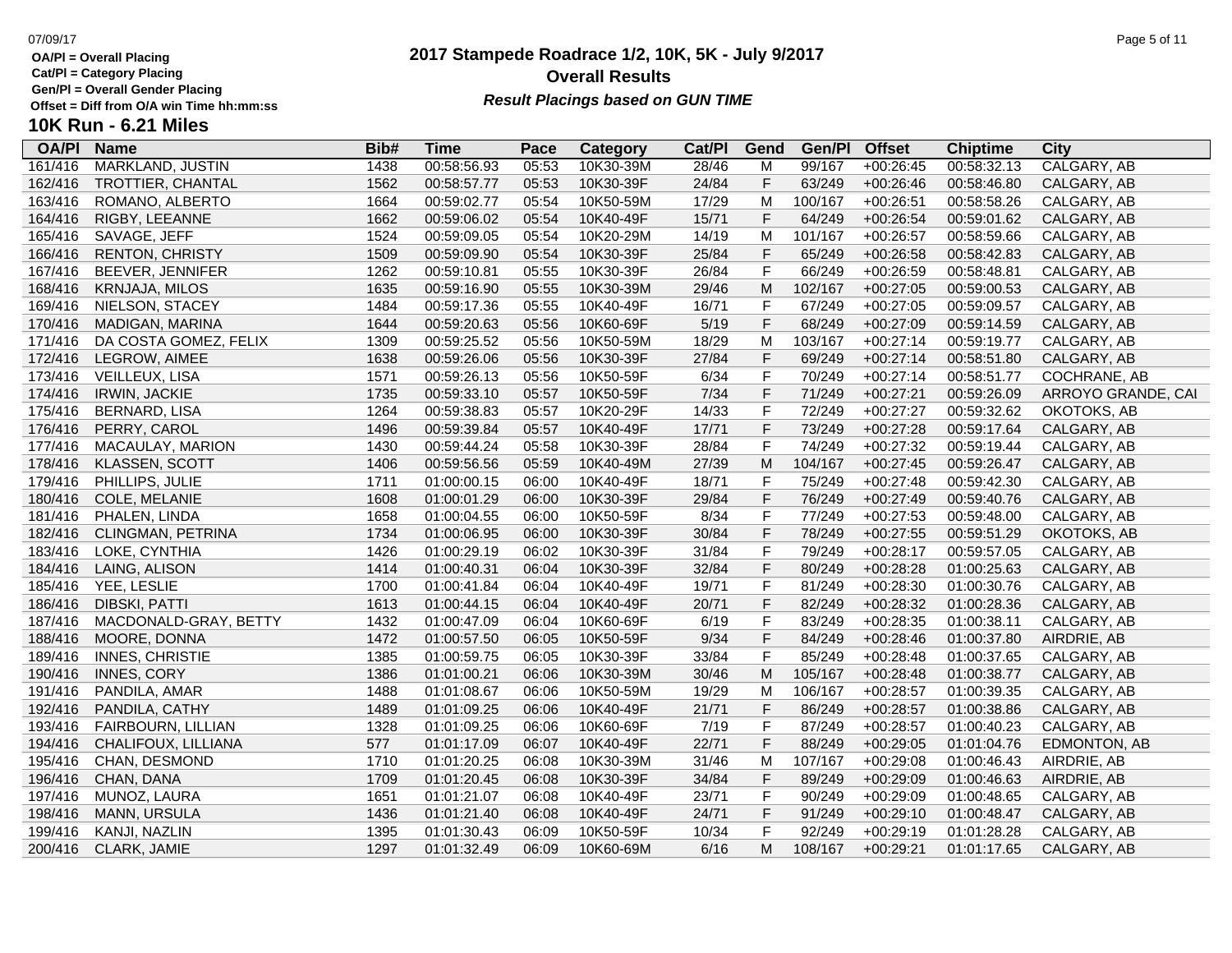**Cat/Pl = Category Placing**

**Gen/Pl = Overall Gender Placing**

# **10K Run - 6.21 Miles**

| <b>OA/PI</b> | <b>Name</b>                   | Bib# | Time        | Pace  | Category  | Cat/PI | Gend         | Gen/Pl  | <b>Offset</b> | <b>Chiptime</b> | City                 |
|--------------|-------------------------------|------|-------------|-------|-----------|--------|--------------|---------|---------------|-----------------|----------------------|
| 201/416      | <b>MARTINS VIOLINI, DIEGO</b> | 1440 | 01:01:33.42 | 06:09 | 10K30-39M | 32/46  | M            | 109/167 | +00:29:22     | 01:01:13.04     | CALGARY, AB          |
| 202/416      | <b>BARNES, ERIN</b>           | 1598 | 01:01:33.81 | 06:09 | 10K30-39F | 35/84  | F            | 93/249  | $+00:29:22$   | 01:01:29.67     | CALGARY, AB          |
| 203/416      | THERRIEN, MOLLY               | 1732 | 01:01:37.96 | 06:09 | 10K40-49F | 25/71  | F            | 94/249  | $+00:29:26$   | 01:01:22.48     | CALGARY, AB          |
| 204/416      | PFEIFFER, SHANNON             | 1746 | 01:01:38.53 | 06:09 | 10K30-39F | 36/84  | $\mathsf F$  | 95/249  | $+00:29:27$   | 01:01:11.57     | CALGARY, AB          |
| 205/416      | JOSEPHSON, COLIN              | 1394 | 01:01:40.60 | 06:10 | 10K30-39M | 33/46  | M            | 110/167 | +00:29:29     | 01:01:23.06     | CALGARY, AB          |
| 206/416      | SABHARWAL, SUNIL              | 1665 | 01:01:53.87 | 06:11 | 10K40-49M | 28/39  | M            | 111/167 | $+00:29:42$   | 01:01:25.91     | CALGARY, AB          |
| 207/416      | SINGLETON, GRACIE             | 1534 | 01:01:56.31 | 06:11 | 10K19&UF  | 3/7    | $\mathsf F$  | 96/249  | $+00:29:44$   | 01:01:36.83     | CALGARY, AB          |
| 208/416      | MCFARLANE, SAMANTHA           | 1446 | 01:02:11.07 | 06:13 | 10K30-39F | 37/84  | $\mathsf F$  | 97/249  | $+00:29:59$   | 01:02:00.79     | MEDICINE HAT, AB     |
| 209/416      | <b>MORRISON, BAILEY</b>       | 1474 | 01:02:13.72 | 06:13 | 10K19&UF  | 4/7    | $\mathsf F$  | 98/249  | $+00:30:02$   | 01:02:04.29     | OKOTOKS, AB          |
| 210/416      | LEE, LAURA                    | 1637 | 01:02:26.93 | 06:14 | 10K40-49F | 26/71  | $\mathsf F$  | 99/249  | $+00:30:15$   | 01:02:19.53     | CALGARY, AB          |
| 211/416      | KITTLITZ, KEN                 | 1405 | 01:02:32.27 | 06:15 | 10K50-59M | 20/29  | M            | 112/167 | $+00:30:20$   | 01:02:02.55     | CALGARY, AB          |
| 212/416      | SCOTT, BRAD                   | 1527 | 01:02:38.44 | 06:15 | 10K40-49M | 29/39  | M            | 113/167 | $+00:30:27$   | 01:02:08.94     | CALGARY, AB          |
| 213/416      | POTTER, STEPHANIE             | 1661 | 01:02:43.37 | 06:16 | 10K30-39F | 38/84  | $\mathsf{F}$ | 100/249 | $+00:30:31$   | 01:02:40.69     | CALGARY, AB          |
| 214/416      | ANDREAS, LANETTE              | 1595 | 01:02:48.66 | 06:16 | 10K40-49F | 27/71  | F            | 101/249 | $+00:30:37$   | 01:02:28.09     | CALGARY, AB          |
| 215/416      | RUDY, BLAIR                   | 1518 | 01:02:50.07 | 06:17 | 10K50-59M | 21/29  | М            | 114/167 | $+00:30:38$   | 01:02:24.63     | CALGARY, AB          |
| 216/416      | YEE, SUSAN                    | 1682 | 01:02:50.13 | 06:17 | 10K40-49F | 28/71  | $\mathsf F$  | 102/249 | $+00:30:38$   | 01:02:38.39     | CALGARY, AB          |
| 217/416      | KNUDSEN, BECKIE               | 1408 | 01:02:50.30 | 06:17 | 10K30-39F | 39/84  | $\mathsf F$  | 103/249 | $+00:30:38$   | 01:02:37.76     | CALGARY, AB          |
| 218/416      | DEMETRICK, SELINA             | 1312 | 01:02:53.59 | 06:17 | 10K19&UF  | 5/7    | $\mathsf{F}$ | 104/249 | $+00:30:42$   | 01:02:35.05     | CALGARY, AB          |
| 219/416      | <b>SMITH, KATIE</b>           | 1541 | 01:02:55.49 | 06:17 | 10K30-39F | 40/84  | $\mathsf{F}$ | 105/249 | $+00:30:44$   | 01:02:37.55     | CALGARY, AB          |
| 220/416      | WAITE, ERIN                   | 535  | 01:02:56.43 | 06:17 | 10K50-59F | 11/34  | $\mathsf F$  | 106/249 | $+00:30:45$   | 01:02:35.19     | CALGARY, AB          |
| 221/416      | KARVINEN, TRISHA              | 1396 | 01:02:56.49 | 06:17 | 10K40-49F | 29/71  | $\mathsf F$  | 107/249 | $+00:30:45$   | 01:02:33.24     | CALGARY, AB          |
| 222/416      | OSWALD, RHONDA                | 1655 | 01:03:01.56 | 06:18 | 10K50-59F | 12/34  | $\mathsf F$  | 108/249 | $+00:30:50$   | 01:02:31.85     | CALGARY, AB          |
| 223/416      | CRAMER, ALLAN                 | 1305 | 01:03:04.41 | 06:18 | 10K30-39M | 34/46  | M            | 115/167 | $+00:30:53$   | 01:02:50.35     | CALGARY, AB          |
| 224/416      | DERBECKER, SUZANNE            | 1313 | 01:03:11.61 | 06:19 | 10K50-59F | 13/34  | $\mathsf{F}$ | 109/249 | $+00:31:00$   | 01:03:02.43     | CALGARY, AB          |
| 225/416      | CHRISTENSEN, SHERRY           | 1295 | 01:03:13.03 | 06:19 | 10K50-59F | 14/34  | $\mathsf{F}$ | 110/249 | $+00:31:01$   | 01:02:54.31     | <b>COALHURST, AB</b> |
| 227/416      | <b>BIRD, NICOLETTE</b>        | 1271 | 01:03:18.25 | 06:19 | 10K19&UF  | 6/7    | $\mathsf F$  | 112/249 | $+00:31:06$   | 01:03:11.04     | CALGARY, AB          |
| 226/416      | <b>HENDERSON, LUCIE</b>       | 1377 | 01:03:18.25 | 06:19 | 10K60-69F | 8/19   | $\mathsf{F}$ | 111/249 | $+00:31:06$   | 01:03:06.88     | OAKVILLE, ON         |
| 228/416      | <b>GELINAS, BRIAN</b>         | 1350 | 01:03:19.72 | 06:19 | 10K50-59M | 22/29  | M            | 116/167 | $+00:31:08$   | 01:03:13.10     | OKOTOKS, AB          |
| 229/416      | REABURN, TARA                 | 1506 | 01:03:28.93 | 06:20 | 10K40-49F | 30/71  | $\mathsf F$  | 113/249 | $+00:31:17$   | 01:03:02.24     | CALGARY, AB          |
| 230/416      | FLEMMING, MICHELLE            | 1339 | 01:03:30.88 | 06:21 | 10K40-49F | 31/71  | $\mathsf{F}$ | 114/249 | $+00:31:19$   | 01:03:16.22     | CALGARY, AB          |
| 231/416      | SADLER, HOLLIE                | 1521 | 01:03:33.55 | 06:21 | 10K30-39F | 41/84  | $\mathsf{F}$ | 115/249 | $+00:31:22$   | 01:03:07.34     | CALGARY, AB          |
| 232/416      | <b>BANNISTER, LORI</b>        | 1259 | 01:03:39.53 | 06:21 | 10K40-49F | 32/71  | $\mathsf F$  | 116/249 | $+00:31:28$   | 01:03:13.11     | CALGARY, AB          |
| 233/416      | MURPHY, REBECCA               | 1697 | 01:03:41.47 | 06:22 | 10K30-39F | 42/84  | $\mathsf{F}$ | 117/249 | $+00:31:30$   | 01:02:56.42     | CALGARY, AB          |
| 234/416      | <b>BRADE, KYLE</b>            | 1274 | 01:03:51.55 | 06:23 | 10K20-29M | 15/19  | M            | 117/167 | $+00:31:40$   | 01:03:31.61     | CALGARY, AB          |
| 235/416      | HOWLAND-LANGILL, CLARE        | 1383 | 01:03:53.46 | 06:23 | 10K30-39F | 43/84  | $\mathsf{F}$ | 118/249 | $+00:31:42$   | 01:03:27.53     | CALGARY, AB          |
| 236/416      | HAGEN, EVAN                   | 1371 | 01:03:53.66 | 06:23 | 10K20-29M | 16/19  | M            | 118/167 | $+00:31:42$   | 01:03:27.34     | CALGARY, AB          |
| 237/416      | LEIGH, SHEILA                 | 1421 | 01:04:11.16 | 06:25 | 10K60-69F | 9/19   | $\mathsf{F}$ | 119/249 | $+00:31:59$   | 01:03:42.42     | CALGARY, AB          |
| 238/416      | SRINIVASAN, PRABHU            | 1550 | 01:04:16.92 | 06:25 | 10K30-39M | 35/46  | M            | 119/167 | $+00:32:05$   | 01:03:45.34     | CALGARY, AB          |
| 239/416      | SANTOS, ANATALIA              | 1522 | 01:04:20.17 | 06:26 | 10K60-69F | 10/19  | $\mathsf F$  | 120/249 | $+00:32:08$   | 01:03:47.83     | CALGARY, AB          |
| 240/416      | JAMAL, AL                     | 1387 | 01:04:25.43 | 06:26 | 10K60-69M | 7/16   | м            | 120/167 | $+00:32:14$   | 01:04:00.48     | CALGARY, AB          |

### **2017 Stampede Roadrace 1/2, 10K, 5K - July 9/2017** 07/09/17 Page 6 of 11 **Overall Results Result Placings based on GUN TIME**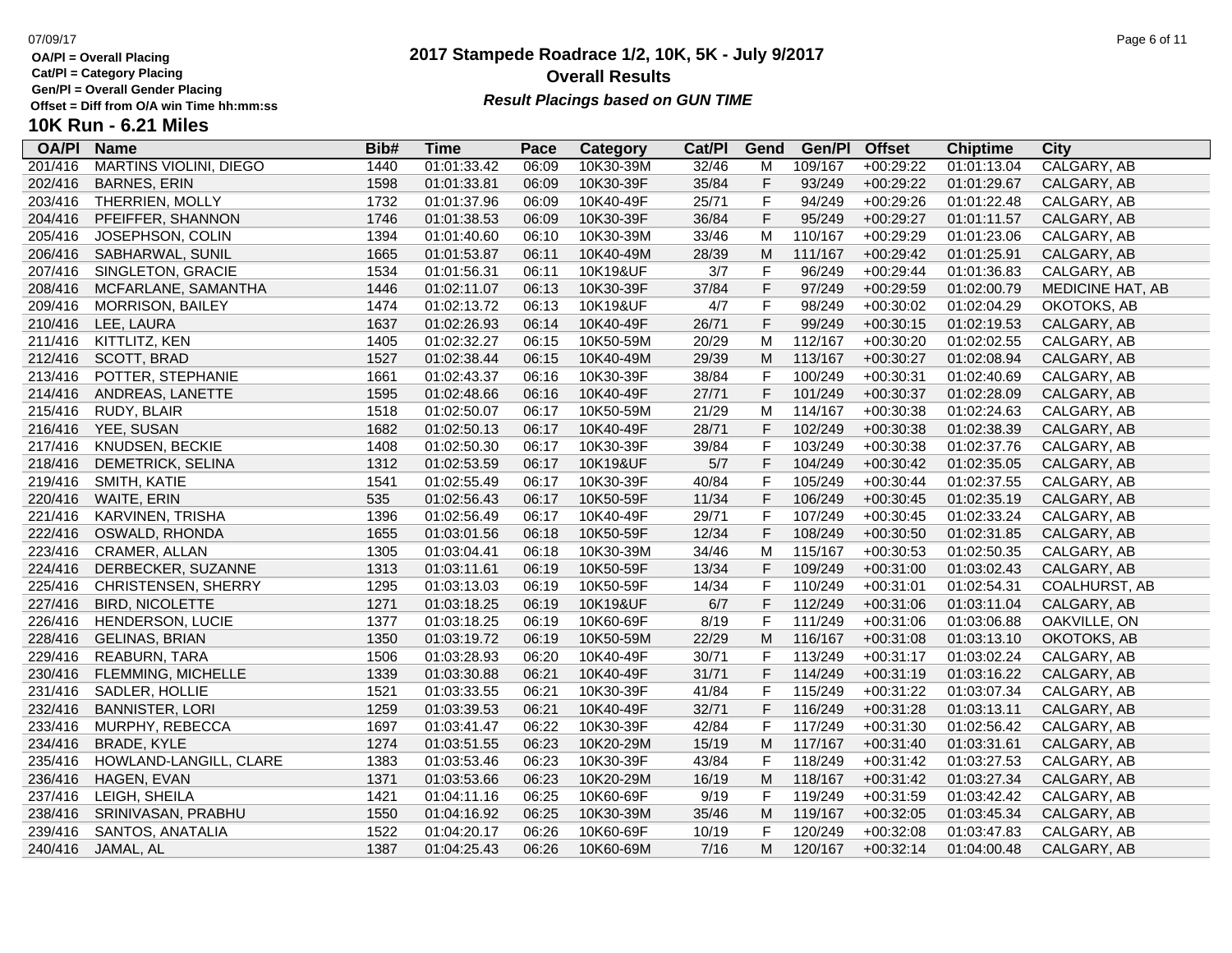**Cat/Pl = Category Placing**

**Gen/Pl = Overall Gender Placing**

# **10K Run - 6.21 Miles**

| <b>OA/PI</b> | <b>Name</b>                   | Bib# | Time        | Pace  | Category  | Cat/PI | Gend         | Gen/Pl  | <b>Offset</b> | <b>Chiptime</b> | City                   |
|--------------|-------------------------------|------|-------------|-------|-----------|--------|--------------|---------|---------------|-----------------|------------------------|
| 241/416      | RICHARD, BREANNA              | 1510 | 01:04:35.31 | 06:27 | 10K20-29F | 15/33  | F            | 121/249 | $+00:32:23$   | 01:04:29.26     | CALGARY, AB            |
| 242/416      | SHERLEY, JILL                 | 1728 | 01:04:36.45 | 06:27 | 10K30-39F | 44/84  | $\mathsf F$  | 122/249 | $+00:32:25$   | 01:04:09.88     | CALGARY, AB            |
| 243/416      | DEBERT, CHANTEL               | 1311 | 01:04:36.66 | 06:27 | 10K40-49F | 33/71  | $\mathsf{F}$ | 123/249 | $+00:32:25$   | 01:04:13.08     | CALGARY, AB            |
| 244/416      | MEYER, ALINE                  | 1463 | 01:04:38.07 | 06:27 | 10K30-39F | 45/84  | F            | 124/249 | $+00:32:26$   | 01:04:27.87     | LAUSANNE               |
| 245/416      | LABELLA, CHRISTINE            | 1412 | 01:04:39.11 | 06:27 | 10K30-39F | 46/84  | $\mathsf F$  | 125/249 | $+00:32:27$   | 01:04:15.65     | CALGARY, AB            |
| 246/416      | MICHELIN, LORNE               | 1465 | 01:04:41.45 | 06:28 | 10K40-49M | 30/39  | M            | 121/167 | $+00:32:30$   | 01:04:37.16     | AIRDRIE, AB            |
| 247/416      | MICHELIN, KARI                | 1464 | 01:04:41.53 | 06:28 | 10K40-49F | 34/71  | F            | 126/249 | $+00:32:30$   | 01:04:37.45     | AIRDRIE, AB            |
| 248/416      | MARSHALL, SARAH               | 1714 | 01:04:47.35 | 06:28 | 10K40-49F | 35/71  | $\mathsf F$  | 127/249 | $+00:32:35$   | 01:04:18.81     | CALGARY, AB            |
| 249/416      | KALMET, ASTRID                | 1694 | 01:04:47.42 | 06:28 | 10K40-49F | 36/71  | $\mathsf F$  | 128/249 | $+00:32:36$   | 01:04:19.19     | CALGARY, AB            |
| 250/416      | YANG, EMMA                    | 1680 | 01:04:48.18 | 06:28 | 10K30-39F | 47/84  | F            | 129/249 | $+00:32:36$   | 01:04:38.36     | CALGARY, AB            |
| 251/416      | <b>KETCHEN, COURTNEY</b>      | 1402 | 01:04:57.25 | 06:29 | 10K30-39F | 48/84  | $\mathsf F$  | 130/249 | $+00:32:45$   | 01:04:45.28     | CALGARY, AB            |
| 252/416      | LAMOUREUX, DEAN               | 1416 | 01:04:59.27 | 06:29 | 10K40-49M | 31/39  | M            | 122/167 | $+00:32:47$   | 01:04:27.04     | CALGARY, AB            |
| 253/416      | LAMOUREUX, ERIN               | 1417 | 01:04:59.35 | 06:29 | 10K30-39F | 49/84  | F            | 131/249 | $+00:32:47$   | 01:04:26.42     | CALGARY, AB            |
| 254/416      | SHIPLO, STEPHANIE             | 1533 | 01:05:10.73 | 06:31 | 10K30-39F | 50/84  | F            | 132/249 | $+00:32:59$   | 01:04:51.83     | CALGARY, AB            |
| 255/416      | SMITH, KIRSTIE                | 1543 | 01:05:12.42 | 06:31 | 10K40-49F | 37/71  | F            | 133/249 | $+00:33:01$   | 01:04:53.70     | CALGARY, AB            |
| 256/416      | MWENYA, AZARION               | 1747 | 01:05:12.55 | 06:31 | 10K30-39M | 36/46  | M            | 123/167 | $+00:33:01$   | 01:05:01.27     | CALGARY, AB            |
| 257/416      | RAMOS, LISSETTE               | 1504 | 01:05:15.91 | 06:31 | 10K30-39F | 51/84  | F            | 134/249 | $+00:33:04$   | 01:05:13.34     | CALGARY, AB            |
| 258/416      | WATSON, KATRINA               | 1577 | 01:05:23.13 | 06:32 | 10K30-39F | 52/84  | F            | 135/249 | $+00:33:11$   | 01:05:05.29     | CALGARY, AB            |
| 259/416      | FORD, MELISSA                 | 1342 | 01:05:26.65 | 06:32 | 10K30-39F | 53/84  | $\mathsf F$  | 136/249 | $+00:33:15$   | 01:05:08.13     | JANABIYAH,             |
| 260/416      | FORD, RUSS                    | 300  | 01:05:26.77 | 06:32 | 10K30-39M | 37/46  | M            | 124/167 | $+00:33:15$   | 01:05:08.39     | JANABIYAH,             |
| 261/416      | <b>GREWAL, PARAMJIT SINGH</b> | 1367 | 01:05:35.38 | 06:33 | 10K60-69M | 8/16   | M            | 125/167 | $+00:33:23$   | 01:05:33.43     | CALGARY, AB            |
| 262/416      | RAMOS-MANABAT, DIANA          | 1505 | 01:05:35.47 | 06:33 | 10K30-39F | 54/84  | F            | 137/249 | $+00:33:24$   | 01:05:32.90     | CALGARY, AB            |
| 263/416      | <b>WADSWORTH, NICHOLAS</b>    | 1575 | 01:05:38.64 | 06:33 | 10K19&UM  | 12/14  | M            | 126/167 | $+00:33:27$   | 01:05:22.41     | CALGARY, AB            |
| 264/416      | SMITH, CATHERINE              | 1540 | 01:05:56.63 | 06:35 | 10K40-49F | 38/71  | $\mathsf F$  | 138/249 | $+00:33:45$   | 01:05:33.92     | CALGARY, AB            |
| 265/416      | MCLEOD, LAUREN                | 1457 | 01:06:05.96 | 06:36 | 10K20-29F | 16/33  | F            | 139/249 | $+00:33:54$   | 01:05:45.33     | CALGARY, AB            |
| 266/416      | <b>WICKES, SANDRA</b>         | 1586 | 01:06:09.52 | 06:36 | 10K40-49F | 39/71  | $\mathsf F$  | 140/249 | $+00:33:58$   | 01:05:48.89     | AIRDRIE, AB            |
| 267/416      | DYKE, JENNIFER                | 1616 | 01:06:13.79 | 06:37 | 10K30-39F | 55/84  | $\mathsf F$  | 141/249 | $+00:34:02$   | 01:05:46.51     | CALGARY, AB            |
| 268/416      | HERSCHE, NADJA                | 1380 | 01:06:15.81 | 06:37 | 10K30-39F | 56/84  | F            | 142/249 | $+00:34:04$   | 01:05:57.57     | HORGEN,                |
| 269/416      | NEWMAN, CANDACE               | 1482 | 01:06:33.33 | 06:39 | 10K40-49F | 40/71  | $\mathsf{F}$ | 143/249 | $+00:34:21$   | 01:06:21.21     | CALGARY, AB            |
| 270/416      | BRAUNBERGER, DANA             | 1278 | 01:06:33.45 | 06:39 | 10K40-49F | 41/71  | F            | 144/249 | $+00:34:22$   | 01:06:20.51     | CALGARY, AB            |
| 271/416      | TWIN, ORLEANE                 | 1563 | 01:06:50.37 | 06:41 | 10K30-39F | 57/84  | $\mathsf F$  | 145/249 | $+00:34:38$   | 01:06:49.10     | CALGARY, AB            |
| 272/416      | SINGLETON, JUNE               | 1535 | 01:06:52.22 | 06:41 | 10K40-49F | 42/71  | $\mathsf F$  | 146/249 | $+00:34:40$   | 01:06:32.74     | CALGARY, AB            |
| 273/416      | <b>BOIVIN, SYLVIE</b>         | 1688 | 01:06:52.42 | 06:41 | 10K50-59F | 15/34  | $\mathsf F$  | 147/249 | $+00:34:41$   | 01:06:31.89     | CALGARY, AB            |
| 274/416      | DAVID, SEAN                   | 1609 | 01:06:55.06 | 06:41 | 10K30-39M | 38/46  | M            | 127/167 | $+00:34:43$   | 01:06:24.68     | CALGARY, AB            |
| 275/416      | ORR, ROB                      | 1741 | 01:07:00.13 | 06:42 | 10K40-49M | 32/39  | M            | 128/167 | $+00:34:48$   | 01:06:34.62     | CALGARY, AB            |
| 276/416      | MCLEAN, SARAH                 | 1454 | 01:07:02.53 | 06:42 | 10K20-29F | 17/33  | F            | 148/249 | $+00:34:51$   | 01:06:34.23     | CALGARY, AB            |
| 277/416      | <b>BRILL, PHOENIX</b>         | 1280 | 01:07:03.88 | 06:42 | 10K30-39F | 58/84  | F            | 149/249 | $+00:34:52$   | 01:06:53.51     | <b>BRAGG CREEK, AB</b> |
| 278/416      | MILLER, JENNIFER              | 1466 | 01:07:10.93 | 06:43 | 10K40-49F | 43/71  | F            | 150/249 | $+00:34:59$   | 01:06:47.49     | CALGARY, AB            |
| 279/416      | <b>BRADE, JANELLE</b>         | 1273 | 01:07:22.29 | 06:44 | 10K20-29F | 18/33  | $\mathsf F$  | 151/249 | $+00:35:10$   | 01:07:02.17     | CALGARY, AB            |
| 280/416      | SVEJDA, MARTIN                | 1698 | 01:07:32.01 | 06:45 | 10K40-49M | 33/39  | M            | 129/167 | $+00:35:20$   | 01:06:58.97     | CALGARY, AB            |

### **2017 Stampede Roadrace 1/2, 10K, 5K - July 9/2017** 07/09/17 Page 7 of 11 **Overall Results Result Placings based on GUN TIME**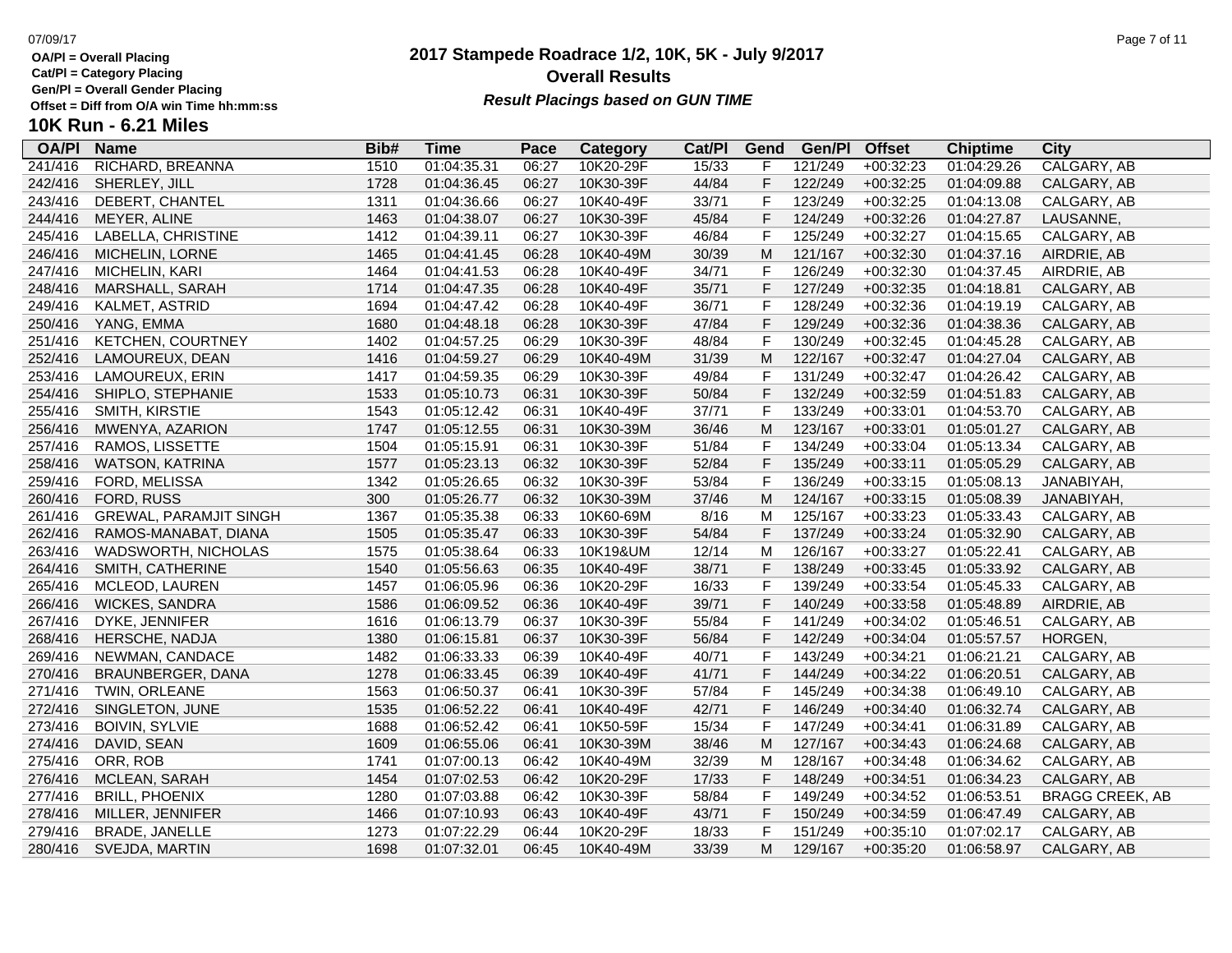**Cat/Pl = Category Placing**

**Gen/Pl = Overall Gender Placing**

### **2017 Stampede Roadrace 1/2, 10K, 5K - July 9/2017 Overall Results Result Placings based on GUN TIME**

### 07/09/17 Page 8 of 11

| <b>OA/PI</b> | <b>Name</b>               | Bib# | Time        | Pace  | Category  | Cat/PI | Gend         | Gen/Pl  | <b>Offset</b> | <b>Chiptime</b> | City                  |
|--------------|---------------------------|------|-------------|-------|-----------|--------|--------------|---------|---------------|-----------------|-----------------------|
| 281/416      | <b>MANITOPYES, DARIAN</b> | 1645 | 01:07:49.23 | 06:46 | 10K20-29M | 17/19  | M            | 130/167 | $+00:35:37$   | 01:07:31.60     | CALGARY, AB           |
| 282/416      | GITTENS, DEX              | 1739 | 01:08:02.07 | 06:48 | 10K20-29M | 18/19  | M            | 131/167 | $+00:35:50$   | 01:07:51.27     | CALGARY, AB           |
| 283/416      | ABRAHAM, SALLY            | 1245 | 01:08:17.66 | 06:49 | 10K40-49F | 44/71  | F            | 152/249 | $+00:36:06$   | 01:07:54.99     | CALGARY, AB           |
| 284/416      | LIANG, BRIAN              | 1422 | 01:08:21.92 | 06:50 | 10K20-29M | 19/19  | M            | 132/167 | $+00:36:10$   | 01:07:55.99     | CALGARY, AB           |
| 285/416      | VAN RYN, BROOKLYNN        | 1564 | 01:08:21.92 | 06:50 | 10K20-29F | 19/33  | F            | 153/249 | $+00:36:10$   | 01:07:55.99     | CALGARY, AB           |
| 286/416      | TOWNSEND, JEFFREY         | 1561 | 01:08:24.91 | 06:50 | 10K30-39M | 39/46  | M            | 133/167 | $+00:36:13$   | 01:08:18.19     | CALGARY, AB           |
| 287/416      | STANGELAND, SHERRISSE     | 1674 | 01:08:52.69 | 06:53 | 10K20-29F | 20/33  | $\mathsf F$  | 154/249 | $+00:36:41$   | 01:08:42.69     | CALGARY, AB           |
| 288/416      | <b>BEAMISH, KAILEY</b>    | 1260 | 01:08:58.35 | 06:53 | 10K20-29F | 21/33  | $\mathsf F$  | 155/249 | $+00:36:46$   | 01:08:55.08     | CALGARY, AB           |
| 289/416      | <b>CUSVELLER, LAURIE</b>  | 1308 | 01:09:29.42 | 06:56 | 10K50-59F | 16/34  | $\mathsf F$  | 156/249 | $+00:37:18$   | 01:09:29.42     | CALGARY, AB           |
| 290/416      | SERUP, SHEILA             | 1737 | 01:09:35.57 | 06:57 | 10K50-59F | 17/34  | F            | 157/249 | $+00:37:24$   | 01:09:08.08     | CALGARY, AB           |
| 291/416      | HENDRICKSON, LEN          | 1378 | 01:09:40.65 | 06:58 | 10K60-69M | 9/16   | M            | 134/167 | $+00:37:29$   | 01:09:07.53     | SPRUCE GROVE, AB      |
| 292/416      | <b>HENDRICKSON, ROB</b>   | 1379 | 01:09:40.78 | 06:58 | 10K40-49M | 34/39  | M            | 135/167 | $+00:37:29$   | 01:09:07.08     | CALGARY, AB           |
| 293/416      | KEIM, ASHLEY              | 1399 | 01:09:47.04 | 06:58 | 10K20-29F | 22/33  | F            | 158/249 | $+00:37:35$   | 01:09:30.41     | RED DEER, AB          |
| 294/416      | MACLACHLAN, KYLA          | 1434 | 01:09:56.79 | 06:59 | 10K30-39F | 59/84  | F            | 159/249 | $+00:37:45$   | 01:09:31.15     | CALGARY, AB           |
| 295/416      | AHENDA, ALLOYS            | 1248 | 01:10:00.45 | 07:00 | 10K60-69M | 10/16  | M            | 136/167 | $+00:37:49$   | 01:09:50.92     | CALGARY, AB           |
| 296/416      | FARAGO, MICHAEL           | 1332 | 01:10:00.61 | 07:00 | 10K30-39M | 40/46  | M            | 137/167 | $+00:37:49$   | 01:09:38.93     | CALGARY, AB           |
| 297/416      | ROJO, HENRY               | 1514 | 01:10:14.86 | 07:01 | 10K60-69M | 11/16  | M            | 138/167 | $+00:38:03$   | 01:10:03.90     | CALGARY, AB           |
| 298/416      | FARLEY, TARA              | 1334 | 01:10:25.18 | 07:02 | 10K40-49F | 45/71  | F            | 160/249 | $+00:38:13$   | 01:10:12.35     | CALGARY, AB           |
| 299/416      | YEE, LINDA                | 1681 | 01:10:26.72 | 07:02 | 10K40-49F | 46/71  | $\mathsf F$  | 161/249 | $+00:38:15$   | 01:10:16.14     | CALGARY, AB           |
| 300/416      | <b>FAIRLEIGH, KERSTEN</b> | 1329 | 01:10:40.43 | 07:04 | 10K40-49F | 47/71  | F            | 162/249 | $+00:38:29$   | 01:10:31.32     | <b>BOCA RATON, FL</b> |
| 301/416      | <b>BURROWS, JANET</b>     | 1606 | 01:10:40.82 | 07:04 | 10K40-49F | 48/71  | $\mathsf{F}$ | 163/249 | $+00:38:29$   | 01:10:32.06     | CALGARY, AB           |
| 302/416      | <b>BRAGER, NANCY</b>      | 1277 | 01:10:55.32 | 07:05 | 10K60-69F | 11/19  | $\mathsf F$  | 164/249 | $+00:38:43$   | 01:10:44.15     | CALGARY, AB           |
| 303/416      | NISHIZAKI, DAVE           | 1485 | 01:10:58.02 | 07:05 | 10K30-39M | 41/46  | M            | 139/167 | $+00:38:46$   | 01:10:16.22     | CALGARY, AB           |
| 304/416      | NISHIZAKI, JULIE          | 1486 | 01:10:58.29 | 07:05 | 10K30-39F | 60/84  | F            | 165/249 | $+00:38:46$   | 01:10:17.21     | CALGARY, AB           |
| 305/416      | <b>GERLACH, KARIN</b>     | 1351 | 01:11:10.64 | 07:07 | 10K60-69F | 12/19  | F            | 166/249 | $+00:38:59$   | 01:10:58.87     | CALGARY, AB           |
| 306/416      | FORD, ERICA               | 1341 | 01:11:11.63 | 07:07 | 10K20-29F | 23/33  | $\mathsf F$  | 167/249 | $+00:39:00$   | 01:10:38.70     | COCHRANE, AB          |
| 307/416      | <b>GUNN, EMILY</b>        | 1369 | 01:11:12.33 | 07:07 | 10K20-29F | 24/33  | $\mathsf F$  | 168/249 | $+00:39:00$   | 01:10:39.73     | CALGARY, AB           |
| 308/416      | MUSAUS, SUSAN             | 1479 | 01:11:17.62 | 07:07 | 10K50-59F | 18/34  | $\mathsf F$  | 169/249 | $+00:39:06$   | 01:10:51.21     | LAKE ZURICH, IL       |
| 309/416      | MARKLAND, ANAH-JAYNE      | 1437 | 01:11:24.51 | 07:08 | 10K30-39F | 61/84  | $\mathsf F$  | 170/249 | $+00:39:13$   | 01:10:53.91     | CALGARY, AB           |
| 310/416      | GALE, JEN                 | 1346 | 01:11:44.33 | 07:10 | 10K30-39F | 62/84  | F            | 171/249 | $+00:39:32$   | 01:11:23.09     | CALGARY, AB           |
| 311/416      | <b>HABERLIN, MATT</b>     | 1370 | 01:11:50.20 | 07:11 | 10K30-39M | 42/46  | M            | 140/167 | $+00:39:38$   | 01:11:37.14     | CALGARY, AB           |
| 312/416      | VANDERVINNE, RANDAL       | 1569 | 01:11:51.30 | 07:11 | 10K40-49M | 35/39  | M            | 141/167 | $+00:39:39$   | 01:11:09.70     | CALGARY, AB           |
| 313/416      | <b>RENNISON, ERIN</b>     | 1508 | 01:12:05.39 | 07:12 | 10K20-29F | 25/33  | F            | 172/249 | $+00:39:54$   | 01:11:52.11     | CALGARY, AB           |
| 314/416      | MACEACHERN, MEAGHEN       | 1433 | 01:12:07.94 | 07:12 | 10K30-39F | 63/84  | F            | 173/249 | $+00:39:56$   | 01:11:58.55     | CALGARY, AB           |
| 315/416      | AHENDA, KATHLEEN          | 1249 | 01:12:08.95 | 07:12 | 10K20-29F | 26/33  | $\mathsf{F}$ | 174/249 | $+00:39:57$   | 01:12:00.78     | CALGARY, AB           |
| 316/416      | RAWSON, KAREN             | 1705 | 01:12:16.15 | 07:13 | 10K50-59F | 19/34  | $\mathsf F$  | 175/249 | $+00:40:04$   | 01:12:01.93     | CALGARY, AB           |
| 317/416      | MARSHALL, ERIN            | 1439 | 01:12:28.97 | 07:14 | 10K20-29F | 27/33  | $\mathsf F$  | 176/249 | $+00:40:17$   | 01:12:22.55     | RED DEER, AB          |
| 318/416      | CRAIG, KYLE               | 1304 | 01:12:40.83 | 07:16 | 10K30-39M | 43/46  | M            | 142/167 | $+00:40:29$   | 01:12:35.47     | CALGARY, AB           |
| 319/416      | MCGREGOR, LAURA           | 1448 | 01:12:43.09 | 07:16 | 10K30-39F | 64/84  | F            | 177/249 | $+00:40:31$   | 01:12:37.64     | CALGARY, AB           |
| 320/416      | FIELD, STEVE              | 1337 | 01:13:10.85 | 07:19 | 10K50-59M | 23/29  | M            | 143/167 | $+00:40:59$   | 01:13:05.10     | COCHRANE, AB          |
|              |                           |      |             |       |           |        |              |         |               |                 |                       |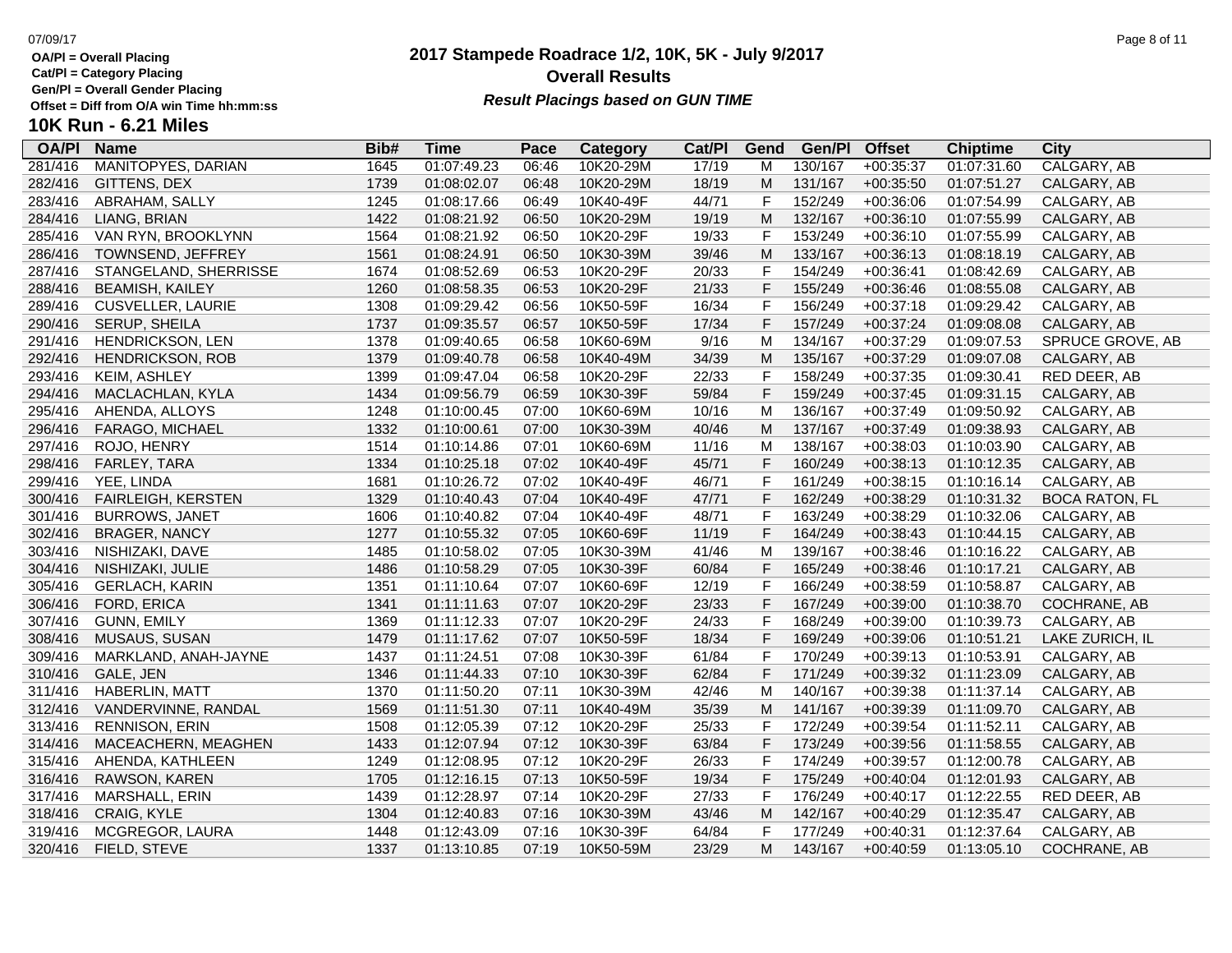**Cat/Pl = Category Placing**

**Gen/Pl = Overall Gender Placing**

**10K Run - 6.21 Miles**

### **2017 Stampede Roadrace 1/2, 10K, 5K - July 9/2017** 07/09/17 Page 9 of 11 **Overall Results** Gen/PI = Overall Gender Placing<br>Offset = Diff from O/A win Time hh:mm:ss *Result Placings based on GUN TIME*

| <b>OA/PI</b> | <b>Name</b>               | Bib# | <b>Time</b> | Pace  | Category  | Cat/PI | Gend           | Gen/Pl  | <b>Offset</b> | <b>Chiptime</b> | <b>City</b>            |
|--------------|---------------------------|------|-------------|-------|-----------|--------|----------------|---------|---------------|-----------------|------------------------|
| 321/416      | <b>CHRIASTY, WARREN</b>   | 1294 | 01:13:15.44 | 07:19 | 10K60-69M | 12/16  | M              | 144/167 | $+00:41:04$   | 01:12:43.46     | <b>CALGARY, AB</b>     |
| 322/416      | LEE, CHRISTOPHER          | 1636 | 01:13:16.08 | 07:19 | 10K60-69M | 13/16  | M              | 145/167 | $+00:41:04$   | 01:12:44.90     | CALGARY, AB            |
| 323/416      | CHESHIRE, EMILY           | 1289 | 01:13:30.17 | 07:21 | 10K20-29F | 28/33  | F              | 178/249 | $+00:41:18$   | 01:13:10.84     | CALGARY, AB            |
| 324/416      | PARKER, JENN              | 1490 | 01:13:32.25 | 07:21 | 10K30-39F | 65/84  | F              | 179/249 | $+00:41:20$   | 01:13:17.02     | CALGARY, AB            |
| 325/416      | JANEWSKI, MURRAY          | 1389 | 01:13:33.99 | 07:21 | 10K50-59M | 24/29  | M              | 146/167 | $+00:41:22$   | 01:13:14.43     | CALGARY, AB            |
| 326/416      | NATHANSON, SYLVA          | 1481 | 01:13:48.03 | 07:22 | 10K60-69F | 13/19  | F              | 180/249 | $+00:41:36$   | 01:13:16.45     | CALGARY, AB            |
| 327/416      | DEACON, IRMA              | 1310 | 01:13:48.77 | 07:22 | 10K40-49F | 49/71  | F              | 181/249 | $+00:41:37$   | 01:13:17.41     | LEDUC, AB              |
| 328/416      | SENNETT, CHRISTINE        | 1530 | 01:13:55.12 | 07:23 | 10K50-59F | 20/34  | F              | 182/249 | $+00:41:43$   | 01:13:35.72     | ALTON,                 |
| 329/416      | <b>HLADY, CHERINE</b>     | 1381 | 01:13:58.05 | 07:23 | 10K40-49F | 50/71  | $\mathsf F$    | 183/249 | $+00:41:46$   | 01:13:30.97     | CALGARY, AB            |
| 330/416      | MCINTOSH, ANNE            | 1451 | 01:13:58.29 | 07:23 | 10K40-49F | 51/71  | $\mathsf{F}$   | 184/249 | $+00:41:46$   | 01:13:31.12     | CALGARY, AB            |
| 331/416      | ARCHIBALD, EVELYN         | 1716 | 01:14:06.73 | 07:24 | 10K60-69F | 14/19  | F              | 185/249 | $+00:41:55$   | 01:14:02.21     | <b>BRACEBRIDGE, ON</b> |
| 332/416      | SWANEY, HEATHER BETH      | 1557 | 01:14:20.55 | 07:26 | 10K40-49F | 52/71  | F              | 186/249 | $+00:42:09$   | 01:13:44.53     | MÉXICO CITY,           |
| 333/416      | VANCE, JIM                | 1567 | 01:14:22.17 | 07:26 | 10K60-69M | 14/16  | M              | 147/167 | $+00:42:10$   | 01:13:50.59     | CALGARY, AB            |
| 334/416      | VANCE, JOANNE             | 1568 | 01:14:22.36 | 07:26 | 10K60-69F | 15/19  | F              | 187/249 | $+00:42:10$   | 01:13:51.10     | CALGARY, AB            |
| 335/416      | DOUGLAS, TARA             | 1316 | 01:14:22.38 | 07:26 | 10K30-39F | 66/84  | F              | 188/249 | $+00:42:10$   | 01:13:46.24     | CALGARY, AB            |
| 336/416      | FERRO, CARLEY             | 1336 | 01:14:23.02 | 07:26 | 10K30-39F | 67/84  | $\mathsf{F}$   | 189/249 | $+00:42:11$   | 01:14:05.18     | AIRDRIE, AB            |
| 337/416      | STAWINSKI, JORDAN         | 1553 | 01:14:27.23 | 07:26 | 10K19&UF  | 7/7    | F              | 190/249 | $+00:42:15$   | 01:13:55.87     | CALGARY, AB            |
| 338/416      | STAWINSKI, TRACY          | 1554 | 01:14:27.29 | 07:26 | 10K50-59F | 21/34  | $\mathsf F$    | 191/249 | $+00:42:15$   | 01:13:55.87     | CALGARY, AB            |
| 339/416      | ARKLEY, JORDAN            | 1596 | 01:14:28.27 | 07:26 | 10K20-29F | 29/33  | $\overline{F}$ | 192/249 | $+00:42:16$   | 01:14:12.47     | CALGARY, AB            |
| 340/416      | <b>CUSVELLER, KEES</b>    | 1307 | 01:14:29.51 | 07:26 | 10K50-59M | 25/29  | M              | 148/167 | $+00:42:18$   | 01:14:13.62     | CALGARY, AB            |
| 341/416      | <b>CLEIREN, GHISLAINE</b> | 1607 | 01:14:39.90 | 07:27 | 10K60-69F | 16/19  | $\mathsf{F}$   | 193/249 | $+00:42:28$   | 01:14:10.38     | CALGARY, AB            |
| 342/416      | WRIGHT, JOHN              | 1593 | 01:14:44.93 | 07:28 | 10K60-69M | 15/16  | M              | 149/167 | $+00:42:33$   | 01:14:12.79     | CALGARY, AB            |
| 343/416      | LING, SABRINA             | 1424 | 01:14:46.27 | 07:28 | 10K50-59F | 22/34  | $\mathsf F$    | 194/249 | $+00:42:34$   | 01:14:14.13     | CALGARY, AB            |
| 344/416      | WAUTERS, JOAN             | 1579 | 01:14:54.67 | 07:29 | 10K60-69F | 17/19  | $\mathsf{F}$   | 195/249 | $+00:42:43$   | 01:14:23.39     | CALGARY, AB            |
| 345/416      | VICCARS, LAURA            | 1573 | 01:14:59.16 | 07:29 | 10K30-39F | 68/84  | $\mathsf{F}$   | 196/249 | $+00:42:47$   | 01:14:46.10     | CALGARY, AB            |
| 346/416      | SIQUEIRA, TERRENCE        | 1537 | 01:14:59.66 | 07:29 | 10K50-59M | 26/29  | M              | 150/167 | $+00:42:48$   | 01:14:51.13     | OKOTOKS, AB            |
| 347/416      | STONE, JONATHAN           | 1556 | 01:15:20.67 | 07:32 | 10K30-39M | 44/46  | M              | 151/167 | $+00:43:09$   | 01:15:05.61     | CALGARY, AB            |
| 348/416      | CLARK, KIMBERLEY          | 1298 | 01:15:24.75 | 07:32 | 10K40-49F | 53/71  | $\mathsf F$    | 197/249 | $+00:43:13$   | 01:15:08.52     | AB T2X 0C3, AB         |
| 349/416      | DICKINSON, LINDA          | 1314 | 01:15:47.11 | 07:34 | 10K40-49F | 54/71  | $\mathsf{F}$   | 198/249 | $+00:43:35$   | 01:15:18.98     | AIRDRIE, AB            |
| 350/416      | HAMMERBERG, SUSAN         | 1692 | 01:15:52.54 | 07:35 | 10K30-39F | 69/84  | $\overline{F}$ | 199/249 | $+00:43:41$   | 01:15:30.62     | CALGARY, AB            |
| 351/416      | <b>BOGAART, JANNA</b>     | 1603 | 01:15:54.51 | 07:35 | 10K40-49F | 55/71  | $\mathsf{F}$   | 200/249 | $+00:43:43$   | 01:15:26.96     | LETHBRIDGE, AB         |
| 352/416      | SELANDERS, LAURA          | 1529 | 01:16:19.19 | 07:37 | 10K40-49F | 56/71  | $\mathsf{F}$   | 201/249 | $+00:44:07$   | 01:16:10.43     | CALGARY, AB            |
| 353/416      | COLLIN, JOCELYNE          | 1301 | 01:16:20.39 | 07:38 | 10K50-59F | 23/34  | F              | 202/249 | $+00:44:09$   | 01:16:07.05     | CALGARY, AB            |
| 354/416      | MASTEL, TRACY             | 1726 | 01:16:21.16 | 07:38 | 10K50-59F | 24/34  | $\mathsf F$    | 203/249 | $+00:44:09$   | 01:16:07.88     | CALGARY, AB            |
| 355/416      | <b>BLACKIE, KIM</b>       | 1707 | 01:16:21.42 | 07:38 | 10K40-49F | 57/71  | F              | 204/249 | $+00:44:10$   | 01:16:08.30     | CALGARY< ALBERTA, /    |
| 356/416      | AZIZ, TALA                | 1258 | 01:16:22.75 | 07:38 | 10K40-49F | 58/71  | $\mathsf{F}$   | 205/249 | $+00:44:11$   | 01:16:07.77     | OAKLAND, CA            |
| 357/416      | COBANOGLU, EROL           | 1299 | 01:16:23.05 | 07:38 | 10K40-49M | 36/39  | M              | 152/167 | $+00:44:11$   | 01:16:08.15     | OAKLAND, CA            |
| 358/416      | MADIGAN, GERRY            | 1643 | 01:16:39.77 | 07:39 | 10K70+M   | 1/4    | M              | 153/167 | $+00:44:28$   | 01:16:34.30     | CALGARY, AB            |
| 359/416      | POBLETE, TONY             | 1659 | 01:16:49.09 | 07:40 | 10K60-69M | 16/16  | M              | 154/167 | $+00:44:37$   | 01:16:37.72     | CALGARY, AB            |
| 360/416      | PILI, SIMONETTE           | 1497 | 01:16:51.49 | 07:41 | 10K40-49F | 59/71  | F              | 206/249 | $+00:44:40$   | 01:16:20.49     | CALGARY, AB            |
|              |                           |      |             |       |           |        |                |         |               |                 |                        |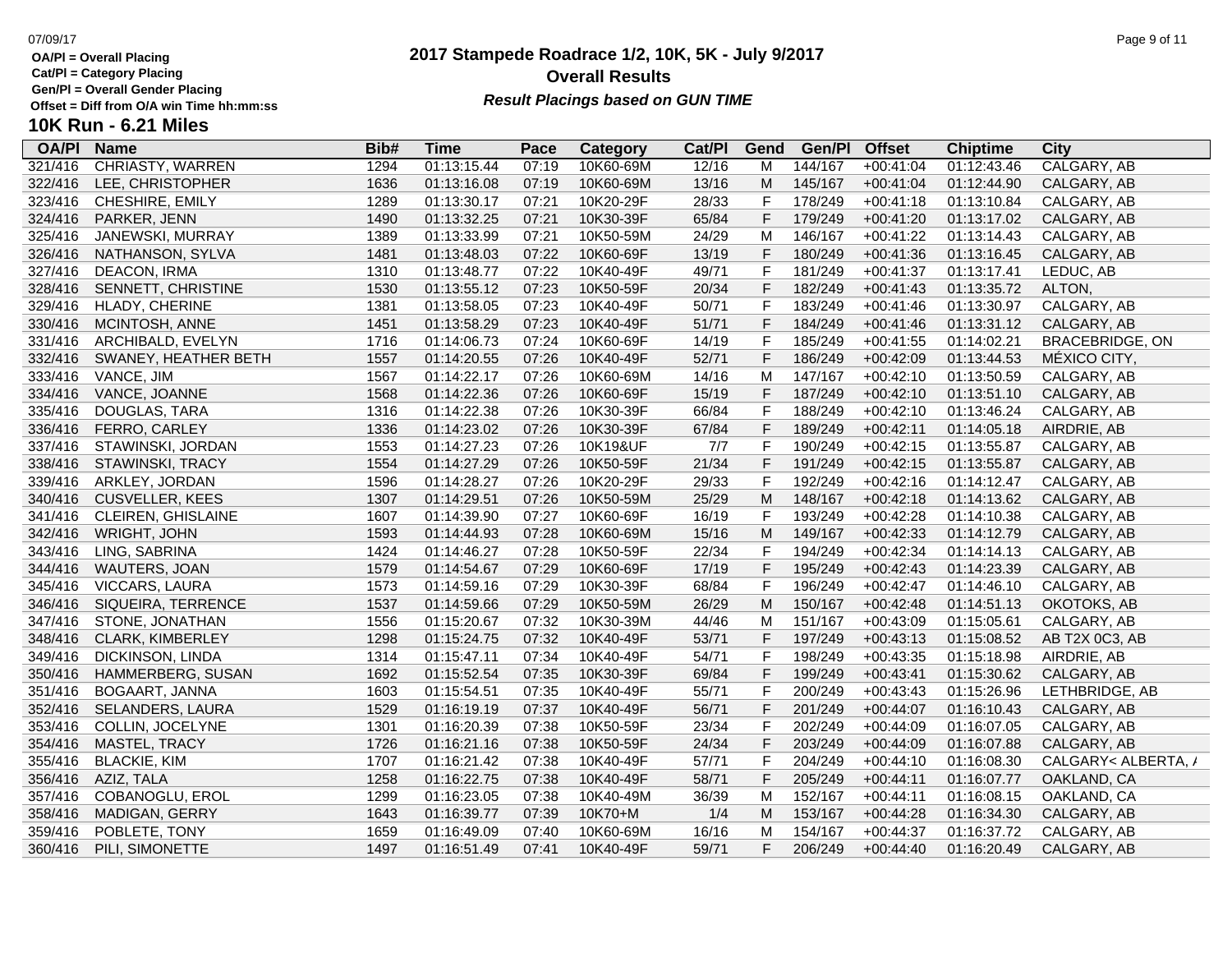361/416 GAIR, LYALL

**OA/Pl Name Bib# Time Category Cat/Pl Gen/Pl**

**Cat/Pl = Category Placing**

**Gen/Pl = Overall Gender Placing**

### **Offset = Diff from O/A win Time hh:mm:ss 10K Run - 6.21 Miles**

|         |             |                      | <b>Overall Results</b><br><b>Result Placings based on GUN TIME</b> |        |                          |          |                      |                 |                |
|---------|-------------|----------------------|--------------------------------------------------------------------|--------|--------------------------|----------|----------------------|-----------------|----------------|
| Bib#    | Time        | Pace                 | Category                                                           | Cat/PI | Gend                     | Gen/Pl   | <b>Offset</b>        | <b>Chiptime</b> | City           |
| 1750    | 01:17:34.22 | 07:45                | 10K30-39M                                                          | 45/46  | м                        | 155/167  | $+00:45:22$          | 01:17:10.04     | CALGARY, AB    |
| 1619    | 01:17:58.26 | 07:47                | 10K50-59F                                                          | 25/34  | F.                       | 207/249  | $+00:45:46$          | 01:17:41.31     | CALGARY, AB    |
| 1601    | 01:18:11.37 | 07:49                | 10K20-29F                                                          | 30/33  | F.                       | 208/249  | $+00:45:59$          | 01:17:41.09     | CALGARY, AB    |
| $107 -$ | 0.1100000   | $\sim$ $\sim$ $\sim$ | 10175050                                                           | 0.04   | $\overline{\phantom{0}}$ | 0.001010 | $\sim$ $\sim$ $\sim$ | 21.17727        | 0.0011011E1E1D |

| 362/416 | FREY, LYNDA            | 1619 | 01:17:58.26 | 07:47 | 10K50-59F | 25/34 | F | 207/249 | $+00:45:46$ | 01:17:41.31 | CALGARY, AB         |
|---------|------------------------|------|-------------|-------|-----------|-------|---|---------|-------------|-------------|---------------------|
| 363/416 | <b>BLACK, WHITNEY</b>  | 1601 | 01:18:11.37 | 07:49 | 10K20-29F | 30/33 | F | 208/249 | $+00:45:59$ | 01:17:41.09 | CALGARY, AB         |
| 364/416 | <b>BRADE, LAURIE</b>   | 1275 | 01:18:20.83 | 07:50 | 10K50-59F | 26/34 | F | 209/249 | $+00:46:09$ | 01:17:59.58 | COCHRANE, AB        |
| 365/416 | SCARPINO, LINA         | 1526 | 01:18:33.32 | 07:51 | 10K60-69F | 18/19 | F | 210/249 | $+00:46:21$ | 01:18:20.43 | CALGARY, AB         |
| 366/416 | SWAN, DARIA            | 1699 | 01:18:44.35 | 07:52 | 10K30-39F | 70/84 | F | 211/249 | $+00:46:32$ | 01:18:17.01 | CALGARY, AB         |
| 367/416 | <b>OWENS, JENNIFER</b> | 1657 | 01:18:50.23 | 07:53 | 10K50-59F | 27/34 | F | 212/249 | $+00:46:38$ | 01:18:19.22 | CALGARY, AB         |
| 368/416 | <b>GRAY, SHARON</b>    | 1363 | 01:18:50.56 | 07:53 | 10K50-59F | 28/34 | F | 213/249 | $+00:46:39$ | 01:18:20.18 | CALGARY, AB         |
| 369/416 | ANDERSON, REUBEN       | 1254 | 01:20:07.33 | 08:00 | 10K40-49M | 37/39 | M | 156/167 | $+00:47:55$ | 01:19:38.83 | CALGARY, AB         |
| 370/416 | COLLIVER, RAYMOND      | 1719 | 01:20:11.13 | 08:01 | 10K70+M   | 2/4   | M | 157/167 | $+00:47:59$ | 01:20:11.13 | CALGARY, AB         |
| 371/416 | <b>BHALLA, ACHALA</b>  | 1267 | 01:20:22.97 | 08:02 | 10K40-49F | 60/71 | F | 214/249 | $+00:48:11$ | 01:19:43.49 | CALGARY, AB         |
| 372/416 | OWENS, CLAIRE          | 1656 | 01:20:49.49 | 08:04 | 10K40-49F | 61/71 | F | 215/249 | $+00:48:38$ | 01:20:19.19 | CALGARY, AB         |
| 373/416 | GARSTAD, TINA          | 1706 | 01:20:49.94 | 08:04 | 10K40-49F | 62/71 | F | 216/249 | $+00:48:38$ | 01:20:20.62 | CALGARY, AB         |
| 374/416 | HEMBROFF, COURTNEY     | 1376 | 01:21:32.92 | 08:09 | 10K30-39F | 71/84 | F | 217/249 | $+00:49:21$ | 01:20:49.70 | AIRDRIE, AB         |
| 375/416 | <b>GARRIES, SHERRI</b> | 1349 | 01:22:10.75 | 08:13 | 10K40-49F | 63/71 | F | 218/249 | $+00:49:59$ | 01:21:42.12 | CALGARY, AB         |
| 376/416 | HAINES, JESSICA        | 1372 | 01:22:29.63 | 08:14 | 10K30-39F | 72/84 | F | 219/249 | $+00:50:18$ | 01:21:59.35 | EDMONTON, AB        |
| 377/416 | MOHARIB, NADIA         | 1470 | 01:22:52.24 | 08:17 | 10K40-49F | 64/71 | F | 220/249 | $+00:50:40$ | 01:22:27.98 | CALGARY, AB         |
| 378/416 | PIPER, GORD            | 1498 | 01:23:08.25 | 08:18 | 10K50-59M | 27/29 | M | 158/167 | $+00:50:56$ | 01:22:39.63 | CALGARY, AB         |
| 379/416 | ANDRUSKY, SARA         | 1256 | 01:23:10.97 | 08:19 | 10K30-39F | 73/84 | F | 221/249 | $+00:50:59$ | 01:22:32.60 | CALGARY, AB         |
| 380/416 | LIM, LEE               | 1423 | 01:23:18.50 | 08:19 | 10K40-49F | 65/71 | F | 222/249 | $+00:51:07$ | 01:22:56.40 | CALGARY, AB         |
| 381/416 | BAYDA, JANET           | 1599 | 01:23:40.38 | 08:22 | 10K40-49F | 66/71 | F | 223/249 | $+00:51:28$ | 01:23:40.38 | NE, AB              |
| 382/416 | <b>MCMULLEN, GARY</b>  | 1459 | 01:23:52.70 | 08:23 | 10K50-59M | 28/29 | M | 159/167 | $+00:51:41$ | 01:23:43.27 | OKOTOKS, AB         |
| 383/416 | GRECO, JENA            | 1364 | 01:23:53.55 | 08:23 | 10K20-29F | 31/33 | F | 224/249 | $+00:51:42$ | 01:23:41.66 | CALGARY, AB         |
| 384/416 | MCLEAN, SARAH          | 1748 | 01:23:53.60 | 08:23 | 10K20-29F | 32/33 | F | 225/249 | $+00:51:42$ | 01:23:41.48 | CALGARY, AB         |
| 385/416 | ADAMS, FATIN           | 1246 | 01:25:12.78 | 08:31 | 10K50-59F | 29/34 | F | 226/249 | $+00:53:01$ | 01:24:57.55 | CALGARY, AB         |
| 386/416 | FONG, JOSEPHINE        | 1340 | 01:26:07.82 | 08:36 | 10K30-39F | 74/84 | F | 227/249 | $+00:53:56$ | 01:25:56.28 | CALGARY, AB         |
| 387/416 | <b>WILLS, ROBERT</b>   | 1590 | 01:26:24.84 | 08:38 | 10K50-59M | 29/29 | M | 160/167 | $+00:54:13$ | 01:25:45.86 | CALGARY, AB         |
| 388/416 | WILLS, AMELIA          | 1588 | 01:26:25.54 | 08:38 | 10K20-29F | 33/33 | F | 228/249 | $+00:54:14$ | 01:25:47.10 | CALGARY, AB         |
| 389/416 | <b>WILLS, LAURIE</b>   | 1589 | 01:26:26.10 | 08:38 | 10K50-59F | 30/34 | F | 229/249 | $+00:54:14$ | 01:25:48.58 | CALGARY, AB         |
| 390/416 | HELLIER, JUDY          | 1625 | 01:29:47.88 | 08:58 | 10K30-39F | 75/84 | F | 230/249 | $+00:57:36$ | 01:29:18.28 | CALGARY, AB         |
| 391/416 | MCMULLEN, JENNIFER     | 1460 | 01:30:36.67 | 09:03 | 10K40-49F | 67/71 | F | 231/249 | $+00:58:25$ | 01:30:27.64 | OKOTOKS, AB         |
| 392/416 | DEROWIN, PAMELA        | 1611 | 01:30:42.16 | 09:04 | 10K30-39F | 76/84 | F | 232/249 | $+00:58:30$ | 01:30:42.16 | CALGARY, AB         |
| 393/416 | STADEL, ADRIAN         | 1670 | 01:34:32.72 | 09:27 | 10K19&UM  | 13/14 | M | 161/167 | $+01:02:21$ | 01:33:54.44 | CALGARY, AB         |
| 394/416 | STADEL, JONATHON       | 1671 | 01:36:03.00 | 09:36 | 10K19&UM  | 14/14 | M | 162/167 | $+01:03:51$ | 01:35:24.64 | CALGARY, AB         |
| 395/416 | STADEL, MICHAEL        | 1672 | 01:36:04.93 | 09:36 | 10K30-39M | 46/46 | M | 163/167 | $+01:03:53$ | 01:35:27.65 | CALGARY, AB         |
| 396/416 | KEOGH, RACHEL          | 1633 | 01:37:18.20 | 09:43 | 10K30-39F | 77/84 | F | 233/249 | $+01:05:06$ | 01:36:52.76 | CALGARY, AB         |
| 397/416 | <b>KEOGH, AINE</b>     | 1632 | 01:37:18.66 | 09:43 | 10K30-39F | 78/84 | F | 234/249 | $+01:05:07$ | 01:36:53.28 | CALGARY, AB         |
| 398/416 | LOUIE, WILLIAM         | 1427 | 01:41:21.55 | 10:08 | 10K70+M   | 3/4   | M | 164/167 | $+01:09:10$ | 01:40:46.37 | CALGARY, ALBERTA, A |
| 399/416 | VAN SCHAGEN, CRIS      | 1566 | 01:43:39.59 | 10:21 | 10K40-49F | 68/71 | F | 235/249 | $+01:11:28$ | 01:43:10.87 | CALGARY, AB         |
| 400/416 | STADEL, TANYA          | 1673 | 01:44:00.80 | 10:24 | 10K30-39F | 79/84 | F | 236/249 | $+01:11:49$ | 01:43:21.90 | CALGARY, AB         |
|         |                        |      |             |       |           |       |   |         |             |             |                     |

**2017 Stampede Roadrace 1/2, 10K, 5K - July 9/2017**